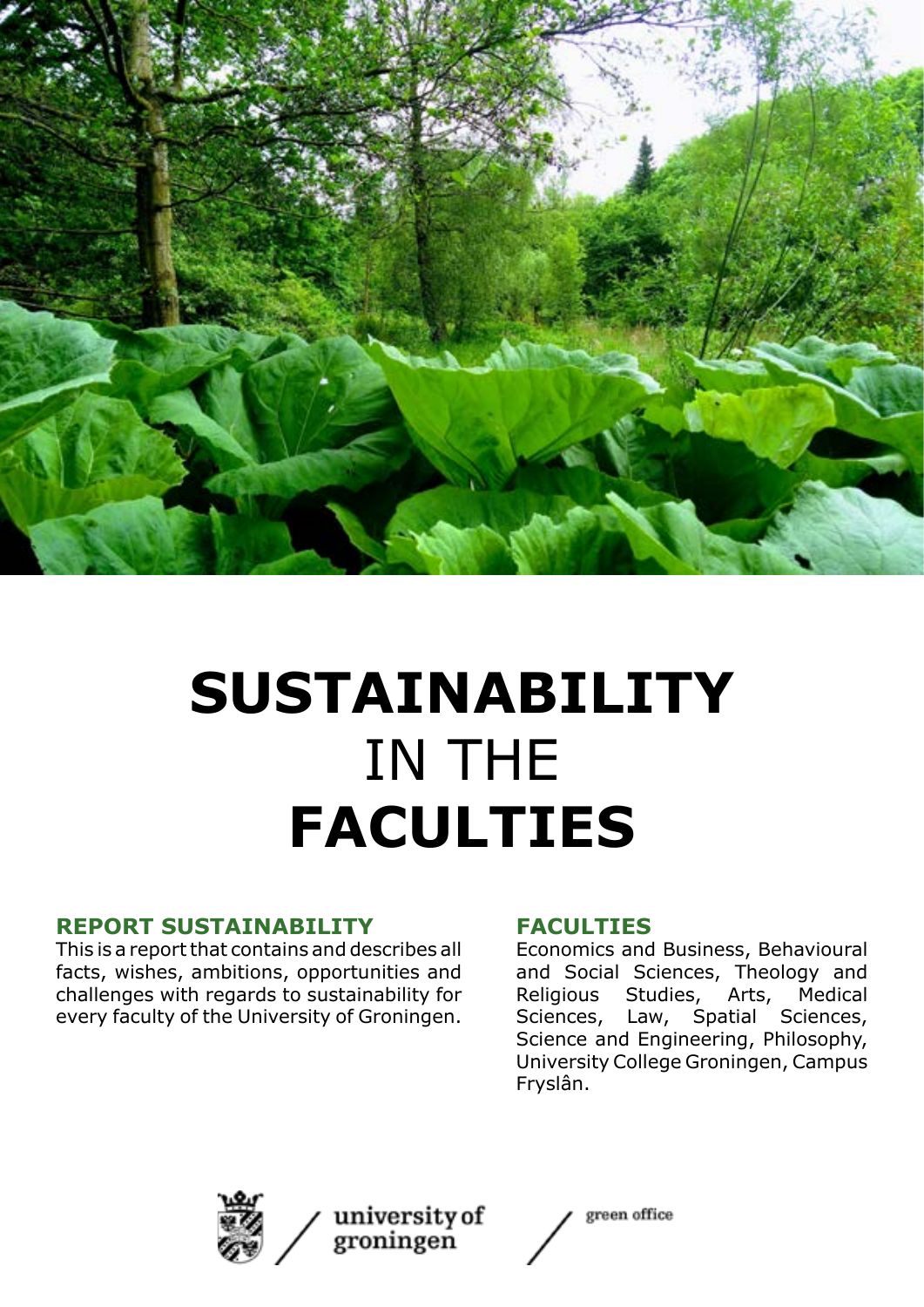### **PREFACE**

Dear reader,

What sustainable developments are there in the faculties of the UG? The Green Office attempts to answer this question with the following document. This document is meant as a guideline for people working with sustainability, people who are curious about the goings-on in their faculty, and people who want to be inspired.

For every faculty, we give some best practices, desires and opportunities. We hope to increase knowledge and the exchange of information between faculties, and to become more sustainable together.

At each faculty, we spoke with a coordinator of education, a facility manager, and a student assessor. The interviews were done by different members of the Green Office. We tried to note down everything as completely as we heard it. However, it is possible that some information is outdated upon publication. This document will therefore remain subject to change: we will make yearly updates, by holding interviews and through tips we receive.

If you find something that needs updating, don't hesitate to contact us. We will apply your update in a following version.

We hope you'll enjoy our report!

#### **Green Office Groningen**

Joey Koning Marijke Nieborg Geerte de Jong Gloria Weber Robin Merjenburgh Agnes Schiphof



university of groningen

green office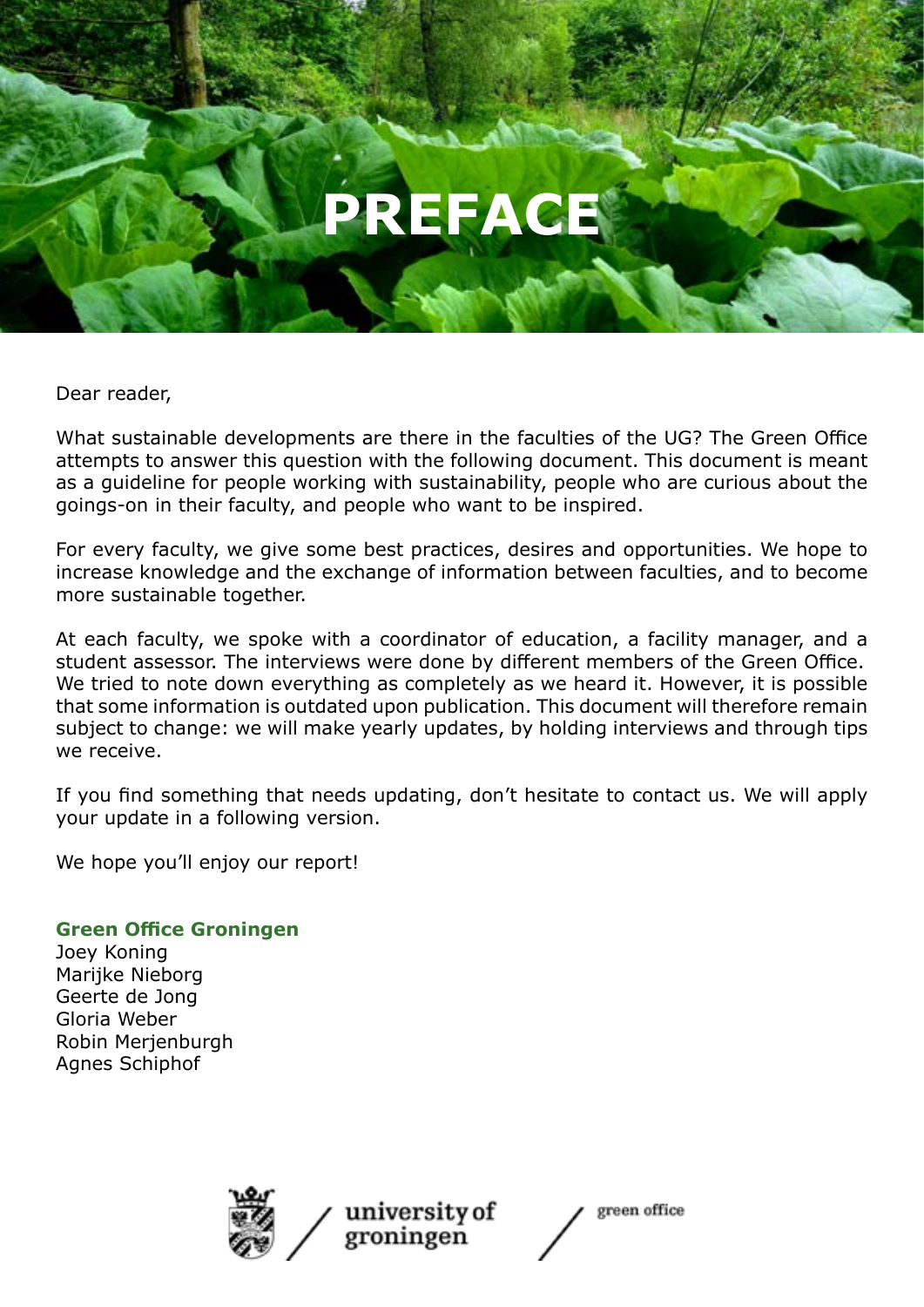# **SUSTAINABILLE** IN THE **FACULTY**



**FEB** / Faculty of Economics and Business



**Arts** / Faculty of Arts



**FSS** / Faculty of Spatial Sciences



**UCG** / Faculty University College Groningen



**BSS** / Faculty of Behavioural and Social **Sciences** 



**UMCG** / Faculty of Medical Sciences



**FSE** / Faculty of Science and Engineering



**CF** / University of Groningen Campus Fryslân



**TRS** / Faculty of Theology and Religious Studies



**Law** / Faculty of Law



**Philosophy** / Faculty of Philosophy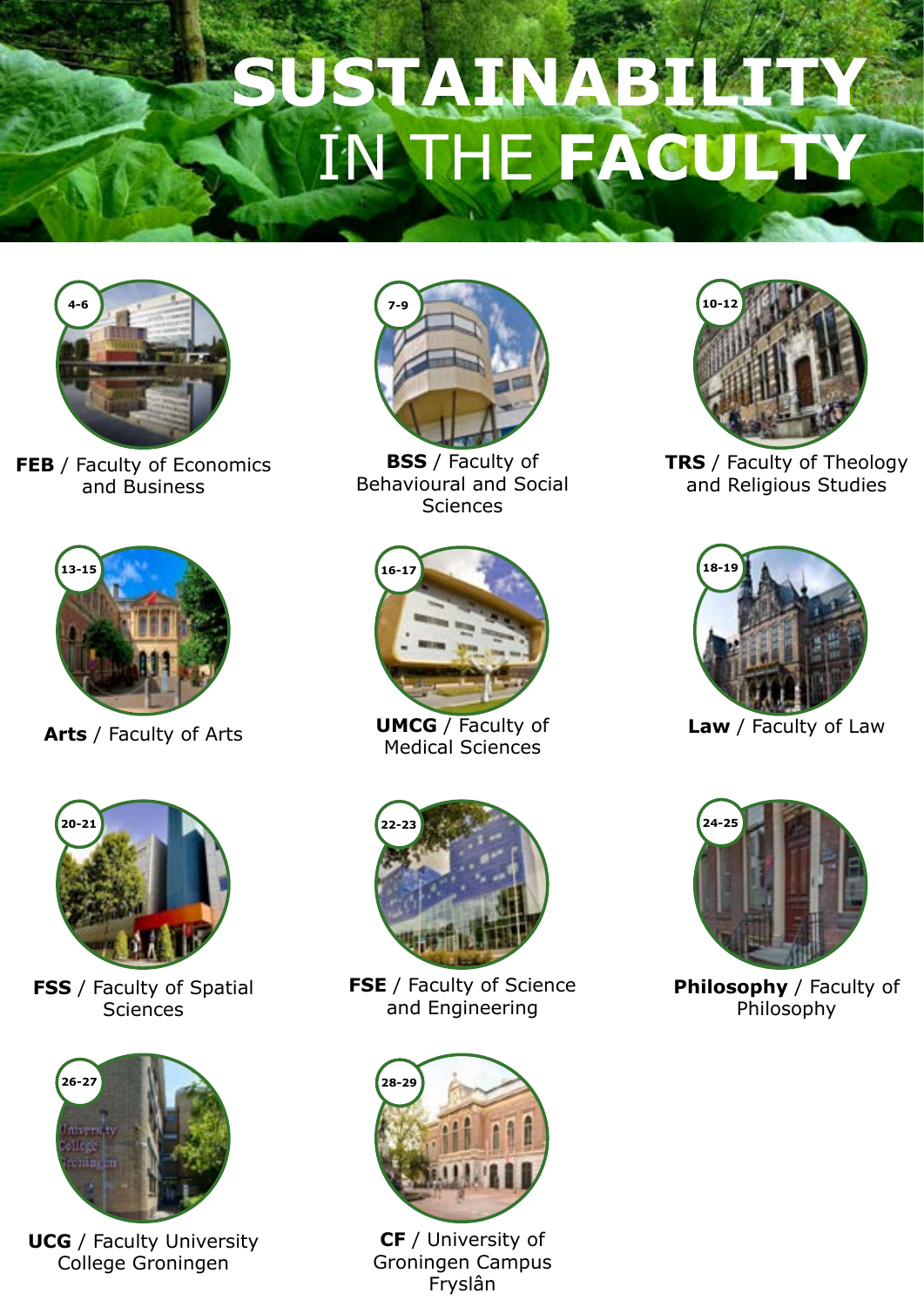### SUSTAINAB **INTHE FACULTY**



**Faculty of Economics and Business** 6300 students

713 staff members 2 buildings



- Sustainability has not explicitly been incorporated in the policy goals of the FEB. The demand for this from corporations and sustainable researchers is growing.
- There are a number of courses on sustainability, mostly elective courses. It depends on the study program whether you have access to these or not.
- Sustainability is a focus area in the masters. These are part of the master programs (so not an elective course). Once they're finished, students can show that they have acquired certain competences. These courses are only open to students from the faculty.
- Next year, new courses on sustainable energy will be given.
- The FEB is -in a collaboration project with other faculties- working on a sustainable minor on energy.
- There are learning communities, one of which is about sustainability.
- Sustainability is a signature research theme for a number of researchers in FEB.
- Sustainability as a theme is used a lot by study associations. They organise, among other things, conferences about this theme (EBF).
- Buildings: good isolation, double glazed windows, energy-efficient lighting, light sensors in every room. Ergonomic working environment and waste bins in the hallway instead of per room.
- Many goals related to the sustainability of buildings are given on a central level, resulting in little difference between the management of buildings at Zernike-West.
- FEB collaborates a lot with HSS and the energy team. Once every two weeks, there's a meeting with the central facility services and the purchase services to exchange ideas.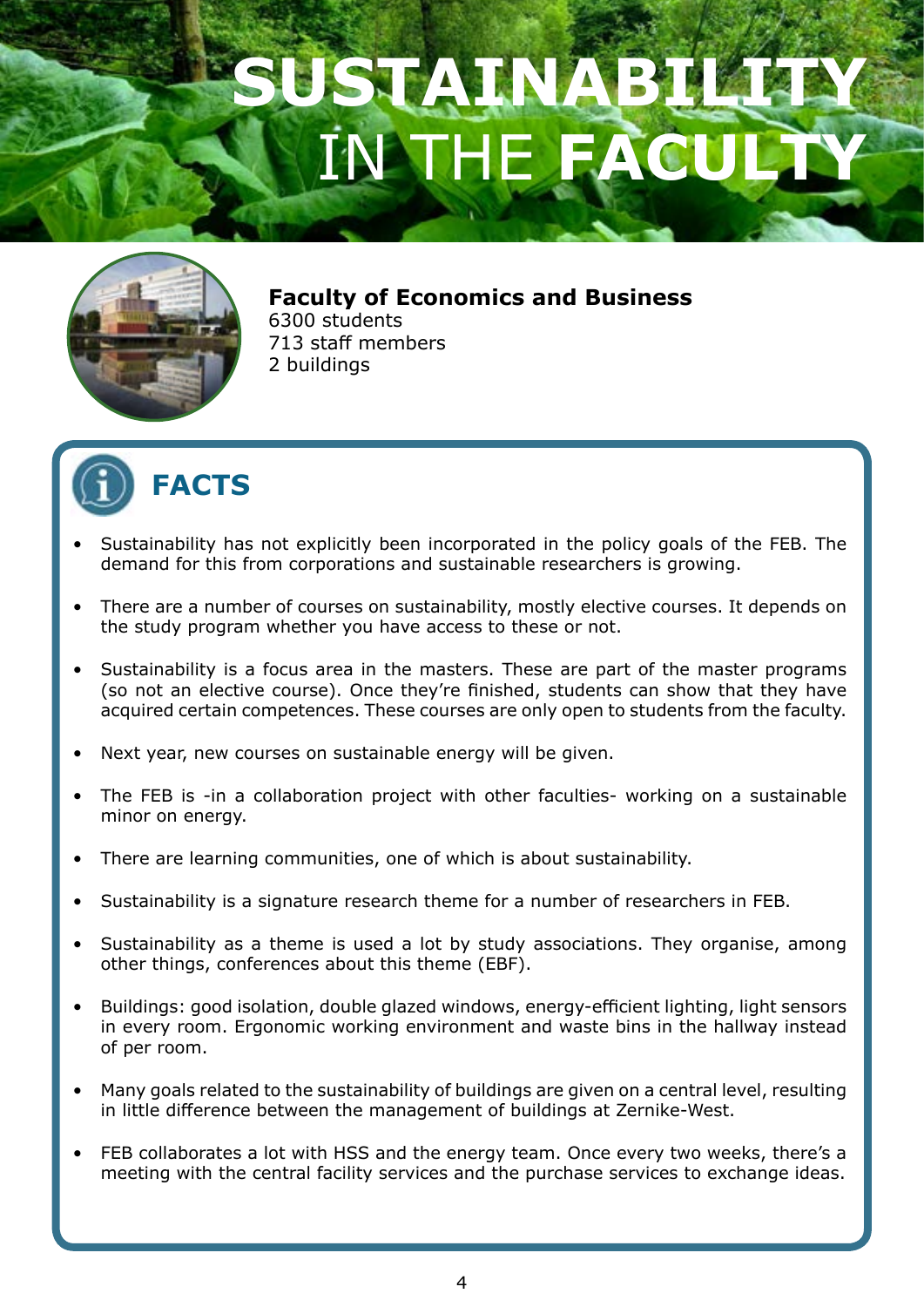# **SUSTAINAB** THE FAC

### **DESIRES & AMBITIONS**

- Study associations can aim more for sustainable companies, for example for career events.
- There's a need to increase the visibility of sustainability at the FEB.
- There's demand for more sustainable courses and more room in the programs for students, so that they can follow those courses, especially regarding circular economy.
- There's a need for smarter systems, for example in pcs that stay on all night, sensors for ventilation and heating systems, etc. There are often possibilities, but those require experimentation first and the FEB doesn't always want to be the frontrunner in that.
- Will be working on water- and energy-efficient toilets. There was a pilot with waterless urinoirs, but that wasn't a big success.
- There will be more small pilots, such as sustainable floor maintenance and electric management of the car park.
- There are goals for achieving a certain percentage of energy-efficient cars at Zernike-West.

- Much of what the FEB does in terms of sustainability is invisible for students. Take for example the sustainability of the building. Things that are visible are often less sustainable, such as the food in canteens.
- Students can show more clearly that there is a demand for sustainable courses.
- The study associations produce a lot of waste (for example in goodiebags).
- Smoking students are (/remain) a challenge.
- Would love to place more office plants.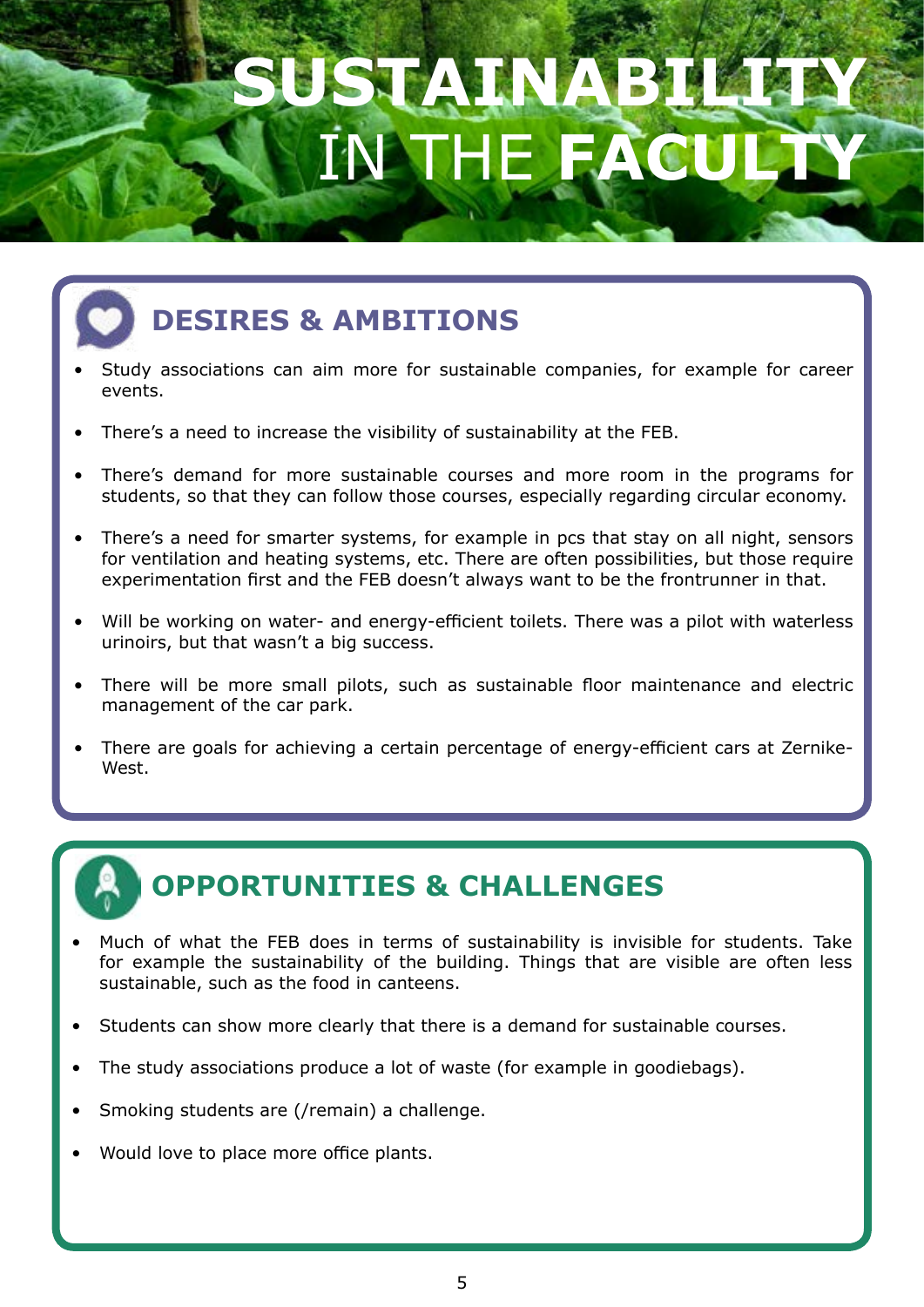# SUSTAINAB THE FAC

### **OPPORTUNITIES & CHALLENGES**

Students ask for longer opening hours. This creates a dilemma: by giving in to these demands, the faculty uses more energy (but also: a student who does not study at the Zernike, but at home, still uses energy. This doesn't show on the energy bill of the UG, but it matters for the grand picture and should be kept in mind).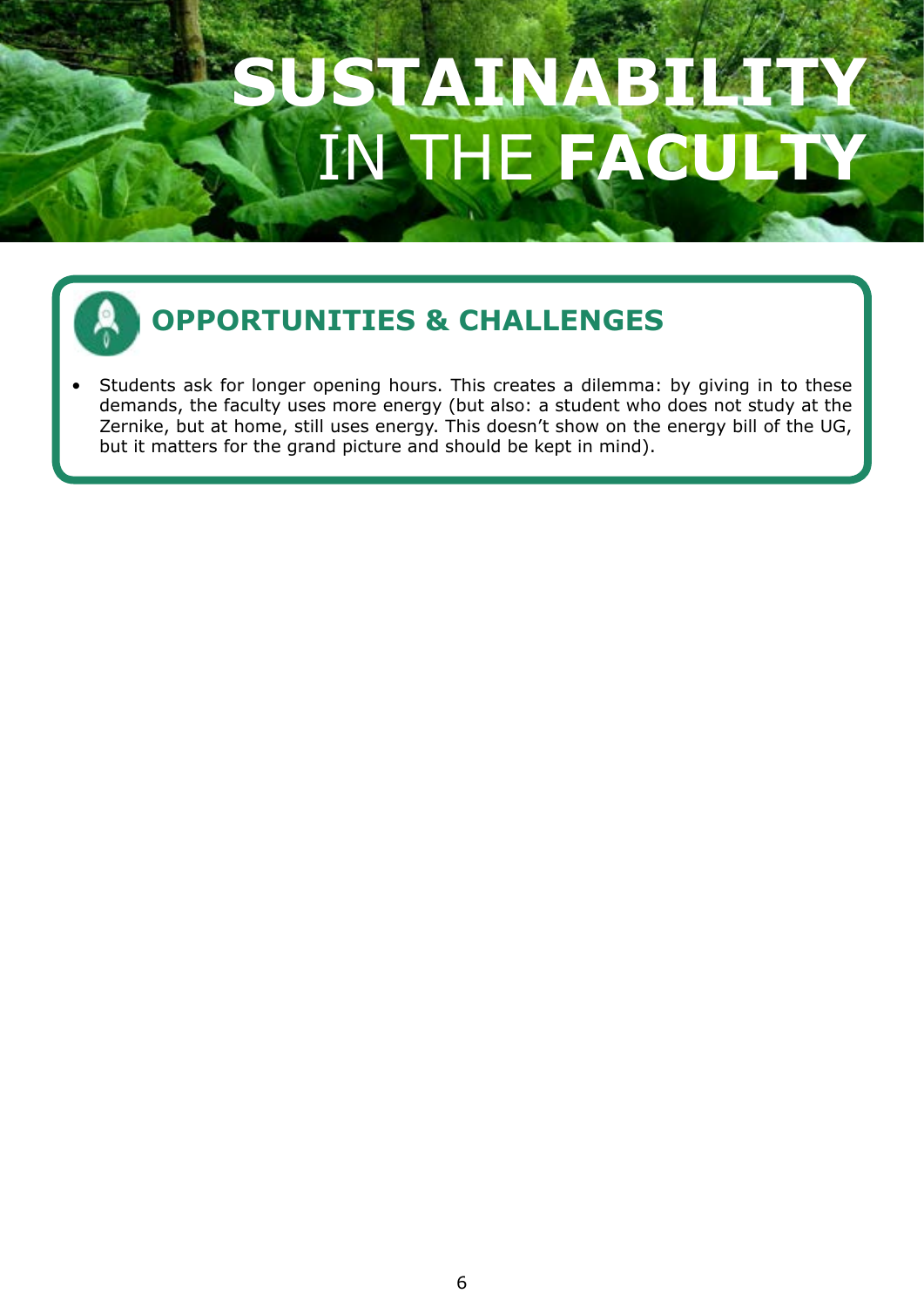### USTAINAB **INTHE FACULTY**



**Faculty of Behavioural and Social Sciences** 4366 students 658 staff members 2 buildings



- Sustainability is gradually prioritised and incorporated in the business model of the faculty.
- Cleaning projects are being done by people who are in integration programs.
- Ergonomic working desks and performance (O&O) are important pillars. There's a strong collaboration with AMD and there are so-called 'fit' meeting rooms and bicycle chairs.
- The main building (Heymans building) is being renovated, in which sustainability plays an important role. For example by arranging for cradle-to-cradle furniture, carpet that improves the air quality and led lights.
- Solar panels on the roof will be installed soon.
- Old furniture and PCs are given to second hand shops and not disposed of.
- There's an active energy team that comes together regularly. This team consists of technical staff, building and facility managers. They've helped the faculty with technical details for a project on the solar panels, but can also offer support at a strategic level.
- Lamps and heating are turned off automatically at night.
- There are charging docks for electric cars.
- All windows are double-glazed.
- There are light sensors in every room.
- Heating is managed centrally, and only adjusted during holidays.
- The faculty is secretary of the research group Sustainable Society.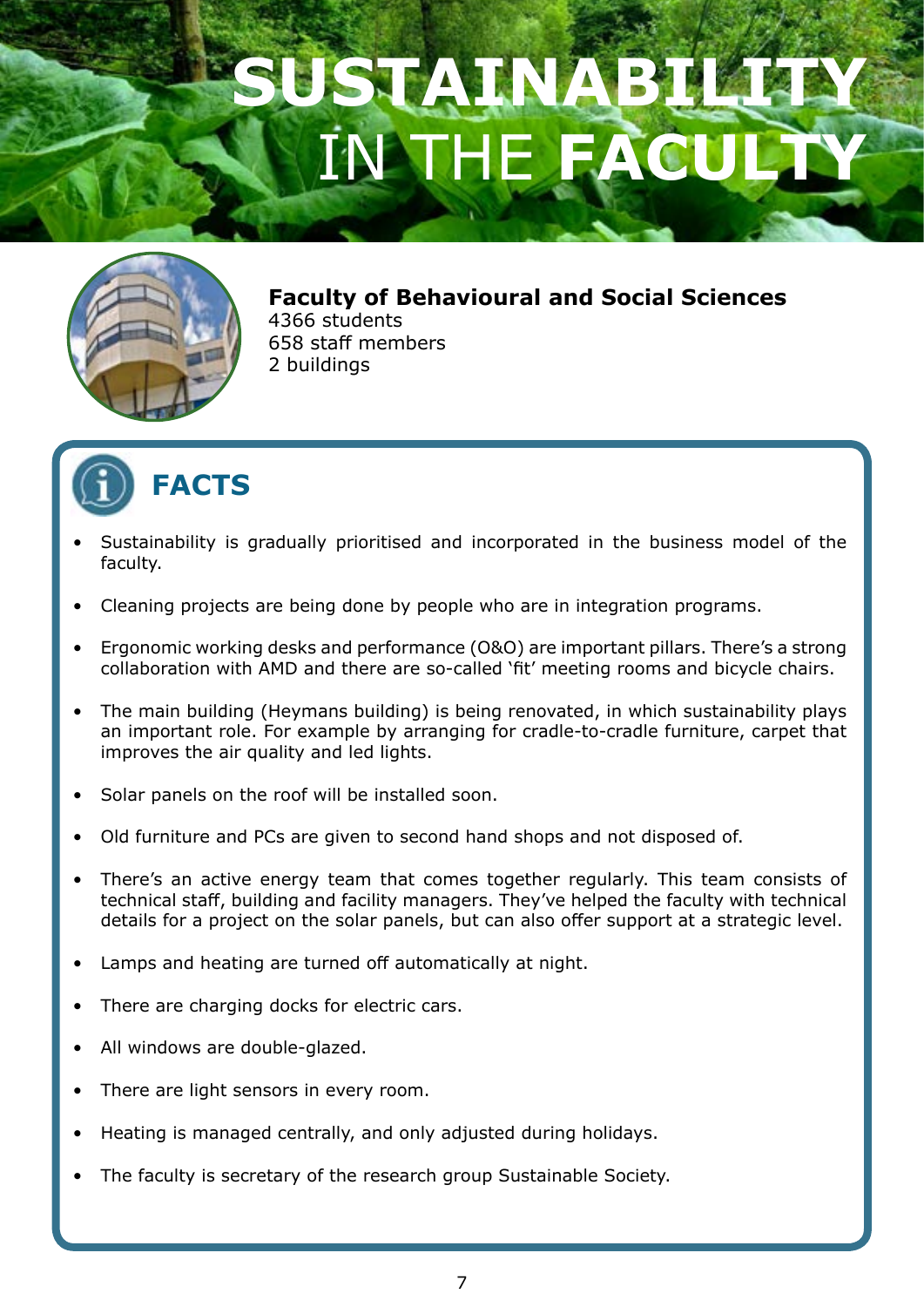### SUSTAINABILITY THE FAC



- Project: Fairtrade coffee and sustainable products in the cantines.
- A water tap from the Green Office.
- Charging docks for electric bikes in a bike shed with a green roof.
- There are no concrete targets concerning sustainability.



- Idea for others: set up an energy team at every faculty.
- In need of new ideas for sustainable buildings; most of the easier steps have been taken by now.
- Desire: the sharing of knowledge on innovations between faculties is currently missing.
- Desire: an expert on sustainability is currently missing in the renovations.
- Solar panels will be installed on the roof

- Improvements concerning the temperature in buildings.
- There as a project called Sustainable Building, in which the building was monitored. This showed that there is room for more improvements.
- Water saving is still a challenge.
- The program manager should inspire and talk about new techniques and materials, also at a faculty level.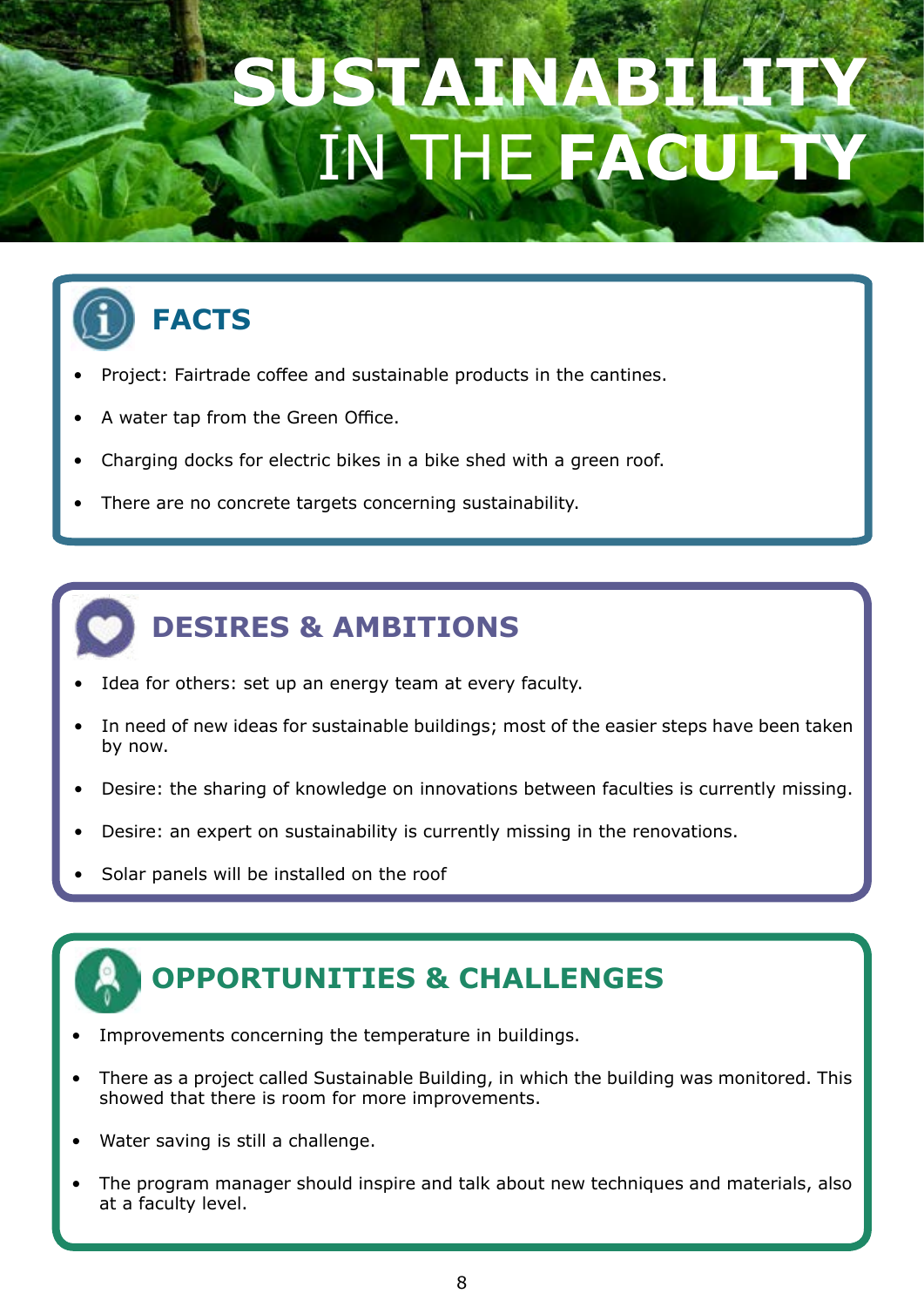## **SUSTAINABILITY A** THE FA



- Money is lacking for improving the sustainability during the renovations. The UG indicates that sustainability is important, but barely offer financial support to do so.
- The study associations can still make some steps: students are using a lot of throw-away cups and print a lot.
- Transparency of the faculty concerning their sustainability can also improve, so that building managers can better work on this.
- The purchase contracts of the UG limit the faculty in what they can arrange locally. A lot of sustainable improvements are therefore out of reach for the faculty.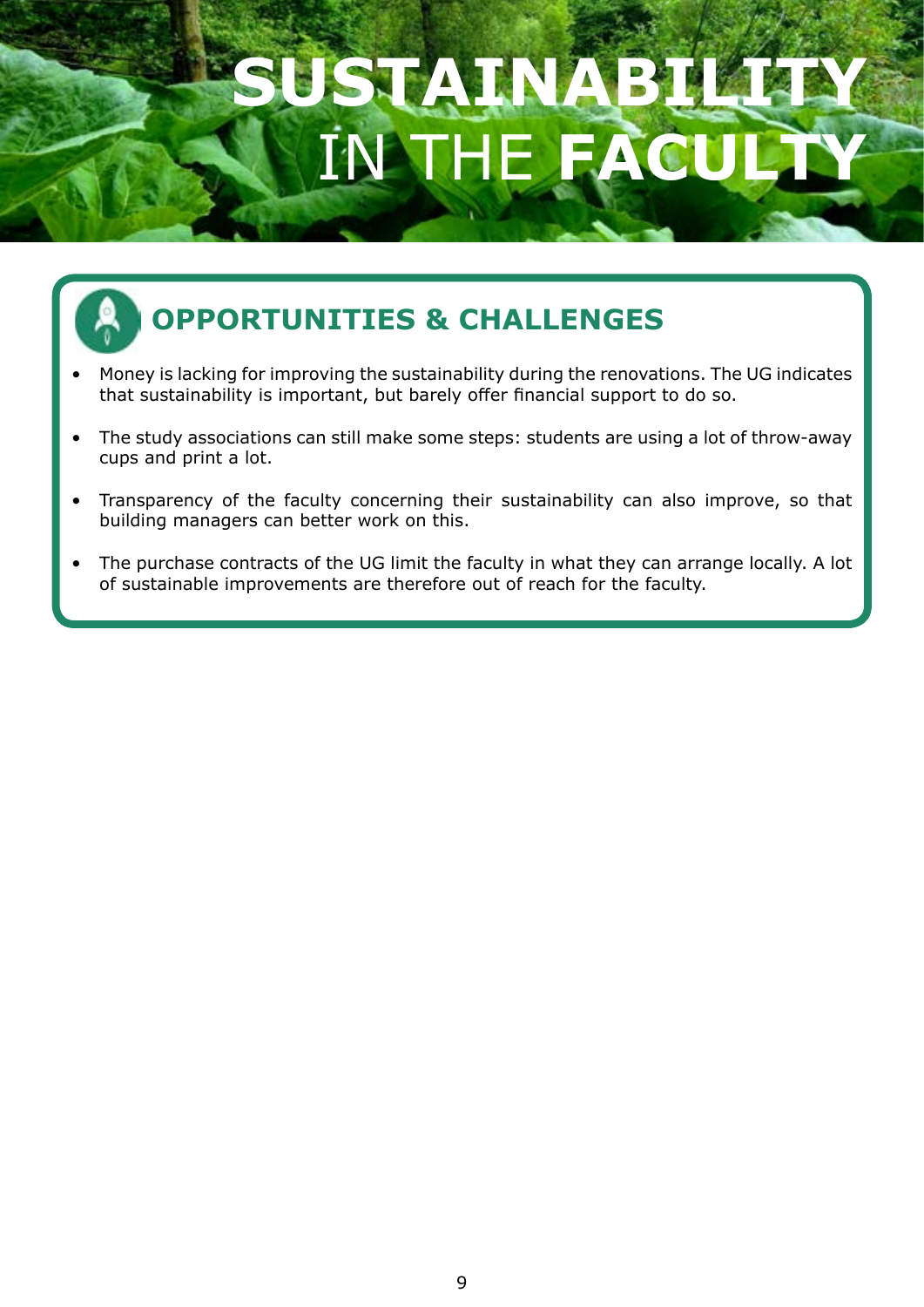

**Faculty of Theology and Religious Studies** 200 students 150 staff members (incl. PhD's & emeriti) 1 building



- Green week: annually organised week, this year set up by the student assessor. It's a week filled with sustainable activities. In 2017, for example, they organised a movie night, a yoga class, a dinner at the Free Cafe, the handing out of mugs to students, etc.
- There is a fountain where students can wash their own mug, so it's easier for them to use their own mug.
- There is a pear tree in the garden, from which the faculty picks the fruits.
- There are no active ambassadors at this faculty.
- There are active and sustainable employees who coordinate activities such as the purchase of fair trade tea, sustainable information on the info screens, etc.
- The bathrooms work on automatic light switches.
- The TRS Faculty distinguishes sustainability and CSR (Corporate Social Responsibility).
- Education is not specifically focused on sustainability, but focuses on societal topics such as religion and conflict. Sustainability is an underlying factor in these subjects.
- Students have made and shared a list with sustainable desires, which resulted in, among other things, sensors in the bathrooms and sustainable cups.
- Sustainability is a given in the current business of the faculty, although it could be incorporated more explicitly in the strategic agenda of the board.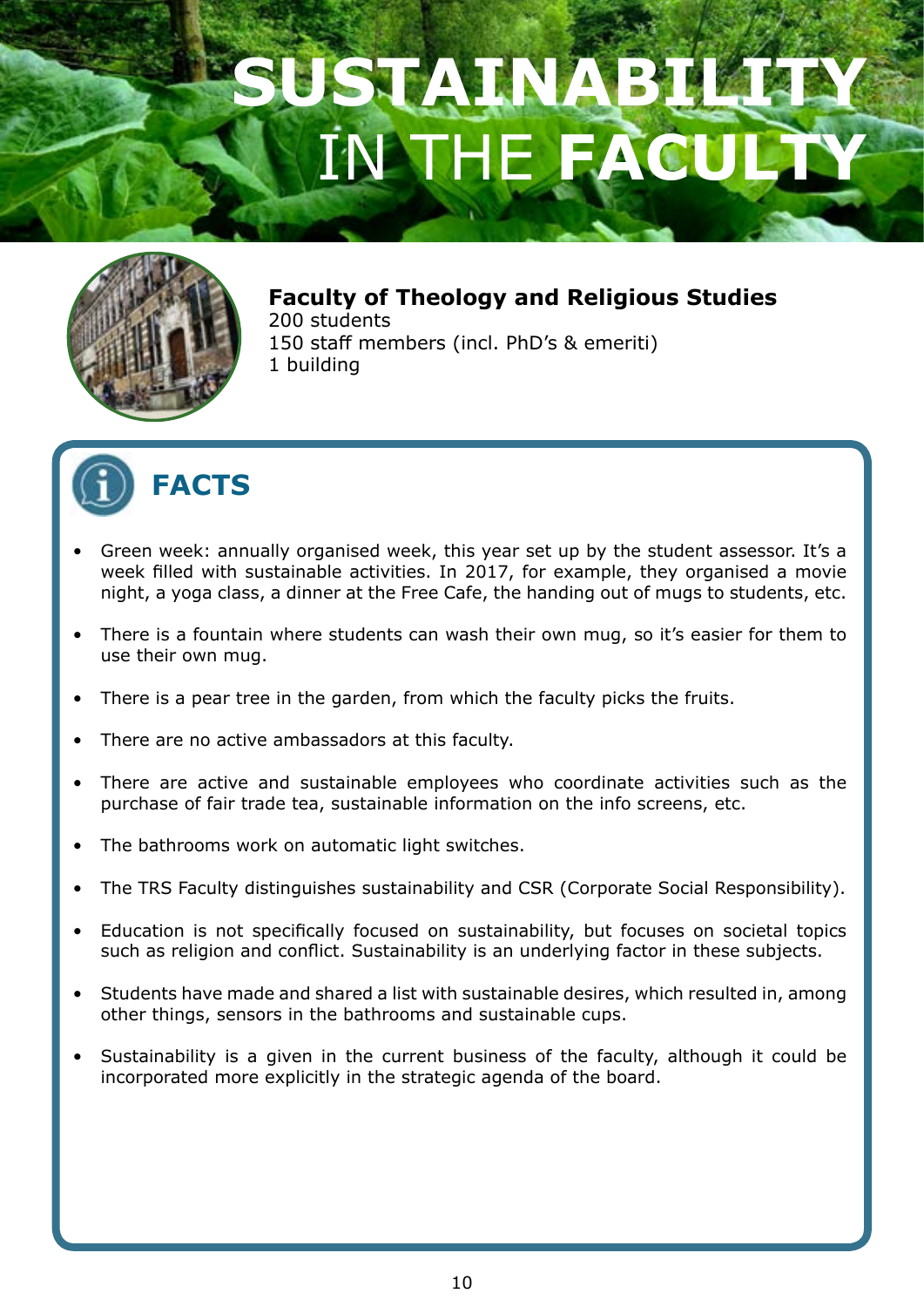

### **DESIRES & AMBITIONS**

- The faculty has its own vegetable garden and a desire for a compost heap. However, it's hard to find someone who wants to be responsible for these on a long-term basis. Students sometimes forget to maintain the garden and other times there's no volunteer. A solution would be to appoint a coordinator or a vegetable garden network. There is also a demand for someone to ask for (technical) advice on the garden.
- There is a lot demand for more sustainable events (e.g. nature walks), but there isn't always someone who can organise these.
- The support by the Green Office is appreciated.
- They would like a standard script or tips and tricks to organise a green week, on topics such as: how to search for a location, how to set up the promotion, what's supposed to be on a poster, the amount of time it takes to do all this, etc.
- A flyer for students with a top 10 tips or a carousel with sustainable tips
- Idea: involve and quide the new student assessor on the topic of sustainability, for example by setting up a meeting in September. Also, introduce them to the ambassadors at their faculty.
- Desire: a student who can do research on energy management and smart solutions. Double-glazed windows are difficult, but there is a lot to win in isolation and the settings of the thermostat.
- They're investigating whether the vending machines can provide healthier choices.
- Want the UG to become a Fairtrade university.
- Want to compensate CO2 emission of airplane trips of the faculty.
- Would like more reimbursements for sustainable transport. For instance, to receive a higher reimbursement if you go to work by bike.
- A sustainable internship database
- A central hub for the deliveries to the UG, for example at Eelde (is being picked up by -among others- Flora Holland, but the UG should participate).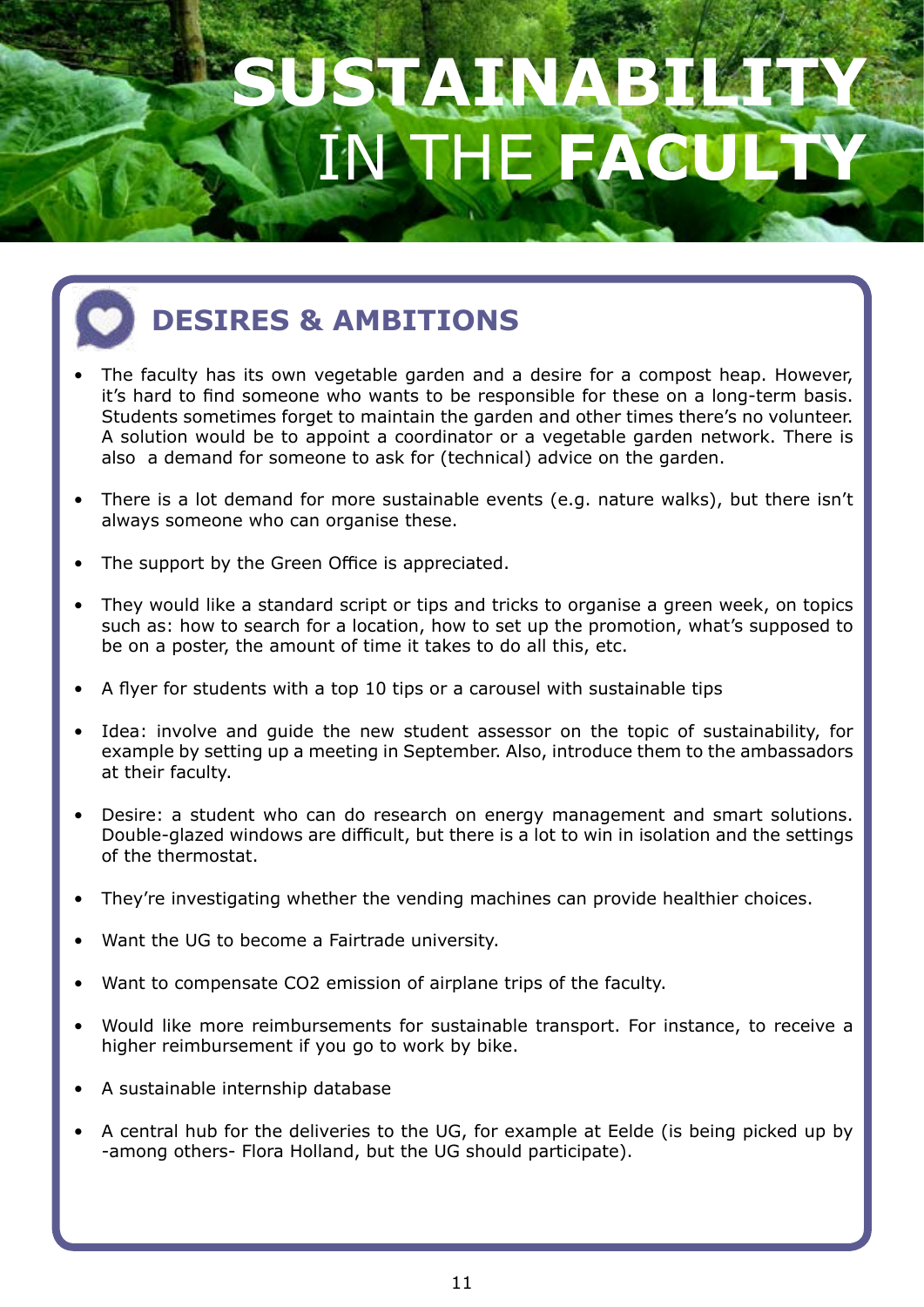# **SUSTAINABILITY** IN THE **FACULTY**



- The heat and acoustics of an old building
- The faculty is open to changes and wouldn't mind being an experimental zone for research and innovations.
- The building is often open during the weekends, but not fully occupied. How could you manage that in a smart way? An example is to provide an app so that employees can turn on the heater in their room from home.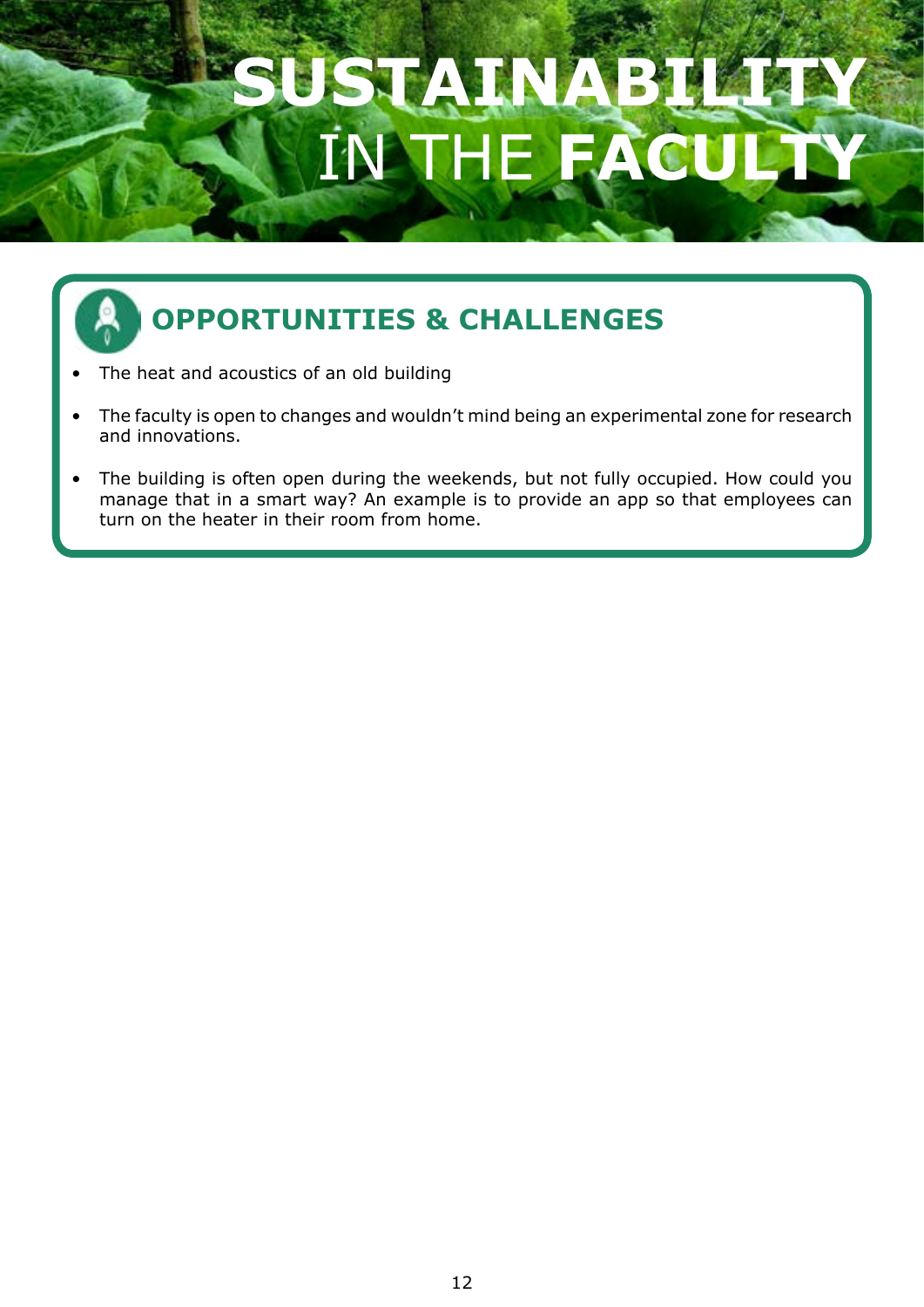

#### **Faculty of Arts** 5000 students

700 staff members 7 different buildings, among which the Harmony building and several monumental buildings



- Sustainability has been incorporated in the interim reports, which are reported to the department of Health, Safety and Sustainability twice a year. The 'Arbo' team is responsible for these reports.
- There's a food committee, which organizes, among other things, a vegan week.
- A lot of employees use their own coffee mugs.
- Study associations pay a lot of attention to sustainability and are involved in the topic.
- Study programmes do discuss sustainability, especially programs with a societal focus. The degree to which sustainability is discussed differs per study programme. IRIO, for example, puts a lot of focus on sustainability and students are very motivated on the topic. For studies related to languages, sustainability might not be a main focus.
- Board meetings are mostly about the technical/business side of sustainability, for example the expenditures. The board does not see sustainability as a main priority.
- Arctic studies has a focus on sustainability, causing students to be informed and motivated on the subject.
- Sustainability has been incorporated into study programs such as IRIO, History and Archaeology.
- The Faculty of Arts has three research institutes (CLCG, GIA & ICOG). Sustainability is sometimes part of the focus of the different research groups and teams within these groups of the faculty.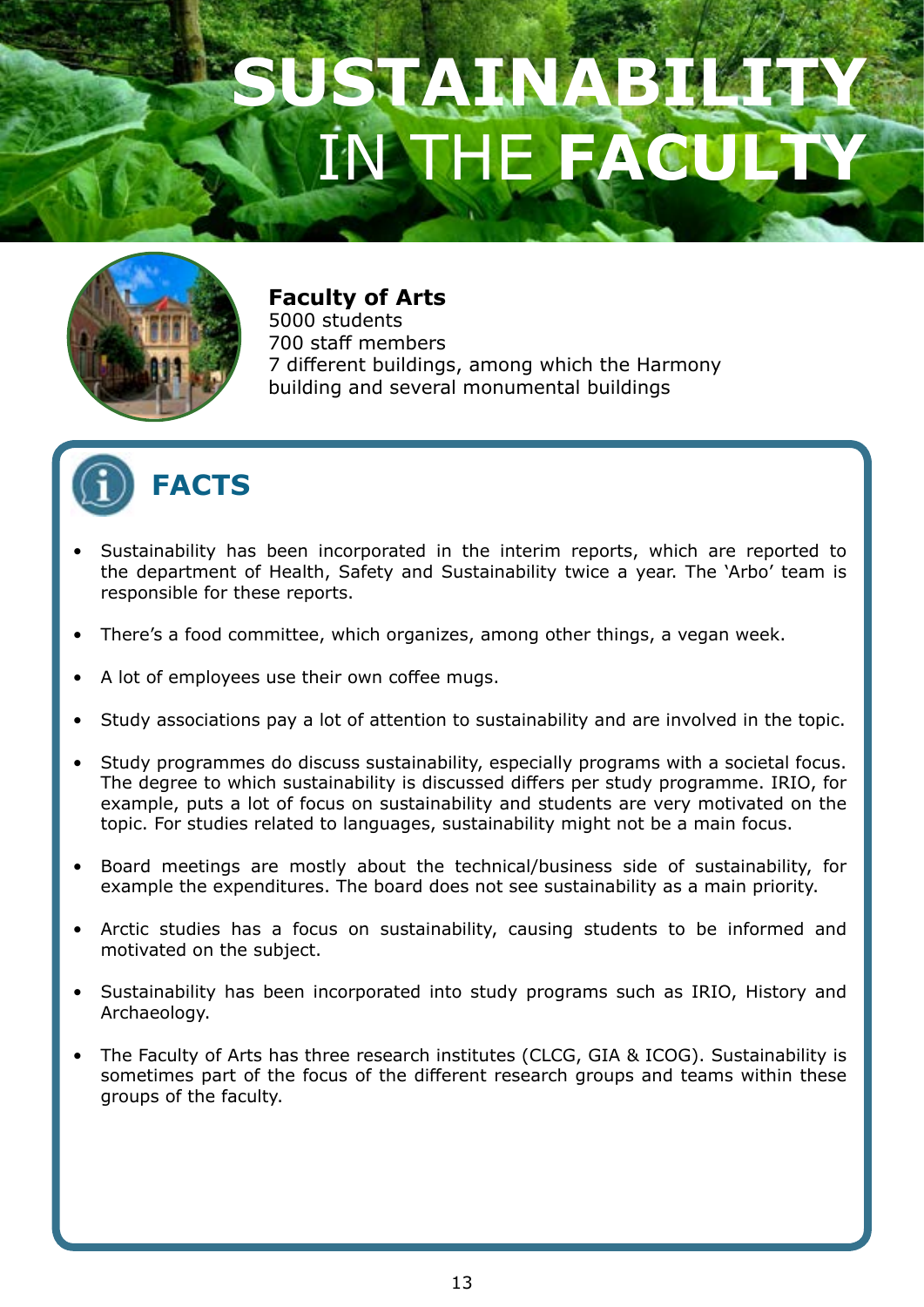# SUSTAINAB **INTHE FACULTY**



### **DESIRES & AMBITIONS**

- In the near future, there will (likely) be an experiment with a fast compost machine.
- A request to build 170 solar panels has been approved. It is not certain yet when these will be implemented, with reference to the upcoming renovations of the building(s).
- A stronger policy on information screens, on for example the energy usage of buildings. This has been picked up by Communication.
- A flyer per faculty to hand out to new students in order to inform them about sustainability at their faculty. This has been picked up by the Green Office.
- Better communication with the sustainability ambassadors to learn what's going on there.
- Wanted: a way to turn off all the lights with a single button. Some lamps have to be turned off manually by people, which a lot of people fail to do. Security personnel can check up on this, but that will cost extra money.
- Fun idea: put stickers on stairs so that people become aware of the amount of burned calories.
- The study start week at the start of the year would be a good moment to talk about sustainability.
- Healthier work environments (for example the oxygen levels in certain rooms) this will be picked up during the renovations of 2020.
- Desire: catering handing out more information about products and sustainability.
- A healthier vending machine like the one at the UCG.
- Suggestion: Green Office should involve the board of assessors more often and help them out in making their faculty more sustainable. Think of briefing them, giving tips and suggesting contact persons.
- Suggestion: the faculty has a Network of Arts, a network of study associations. This allows them to address other associations about speakers, tips, or similar things.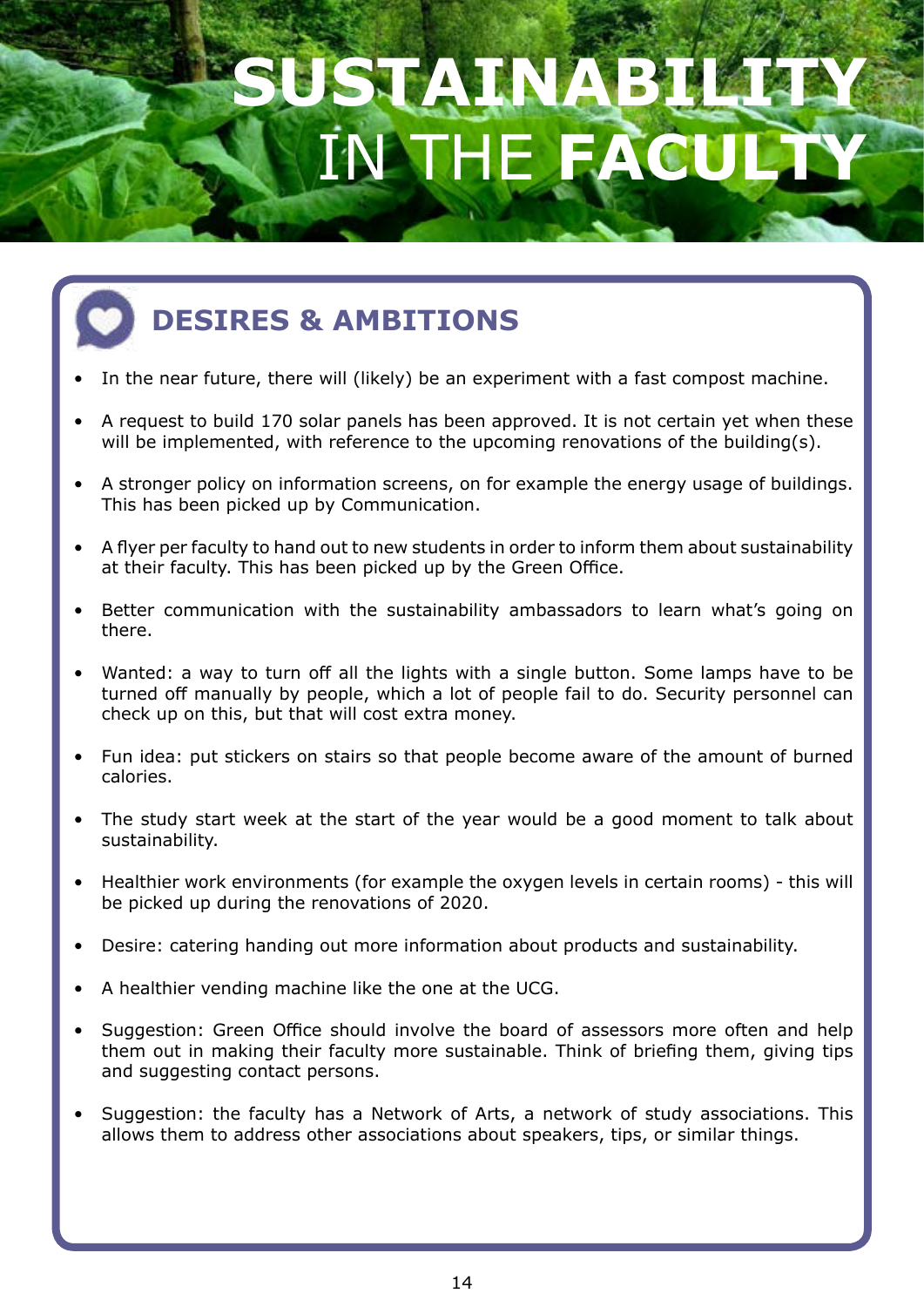# SUSTAVI**N** IN THE **FACULTY**

- Renovations in 2020 how to make them as sustainable as possible?
- It's hard to realize parking spots for electric vehicles, because there is a very limited number of parking spots in general.
- Because of the diversity in nationalities at the faculty, there is a large difference in knowledge on sustainability. Students from Germany, for example, are often up to speed (and sometimes even annoyed that they can't separate waste here), and other students have never even heard of sustainability. Most students, however, are in between these two groups.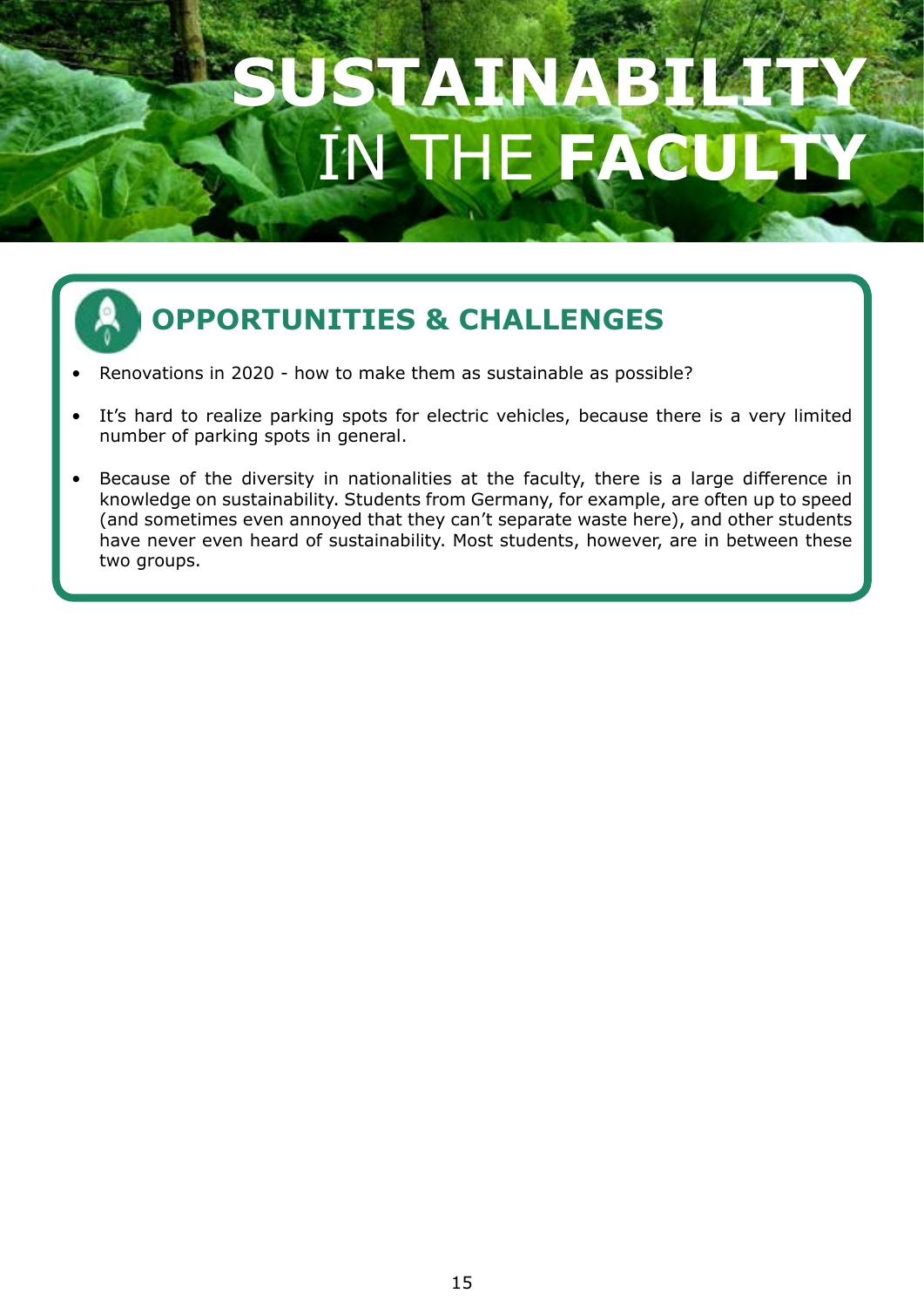

#### **Faculty of Medical Sciences**

X students X staff members X building(s)



- The Faculty of Medical Sciences is coupled to the UMCG in many ways. This happens a lot in the field of sustainability. The UMCG has its own sustainability coordinator, a program about accessibility, and there is an environmental coordinator. The CO2 footprint is maintained, there are surveys about sustainability etc.
- The faculty follows the sustainable pillars of the UMCG, for example working without paper.
- IFMSA (an umbrella association for medical students) promotes sustainability and amongst others, vacancies for Green Ambassadors.
- The faculty has a lot of Green Ambassadors.
- Management takes sustainability into account, it is a point in the agenda. Also when distributing the finances sustainability is being discussed.
- Lecturers and employees give the right example when it comes to healthy and sustainable behaviour.
- Healthy aging, working out, healthy food and behaviour are important themes for research and in the curriculum. There are not specific courses about sustainability, instead it is a part of the total programme.
- Employees and students are nudged towards healthy behaviour by visual clues: posters and stickers everywhere in the building.
- In cooperation with FEB there is a minor More Healthy Years, about the influence of policy on the stimulation of healthy choices.
- There are special theme days and actions to give extra attention to sustainability and health.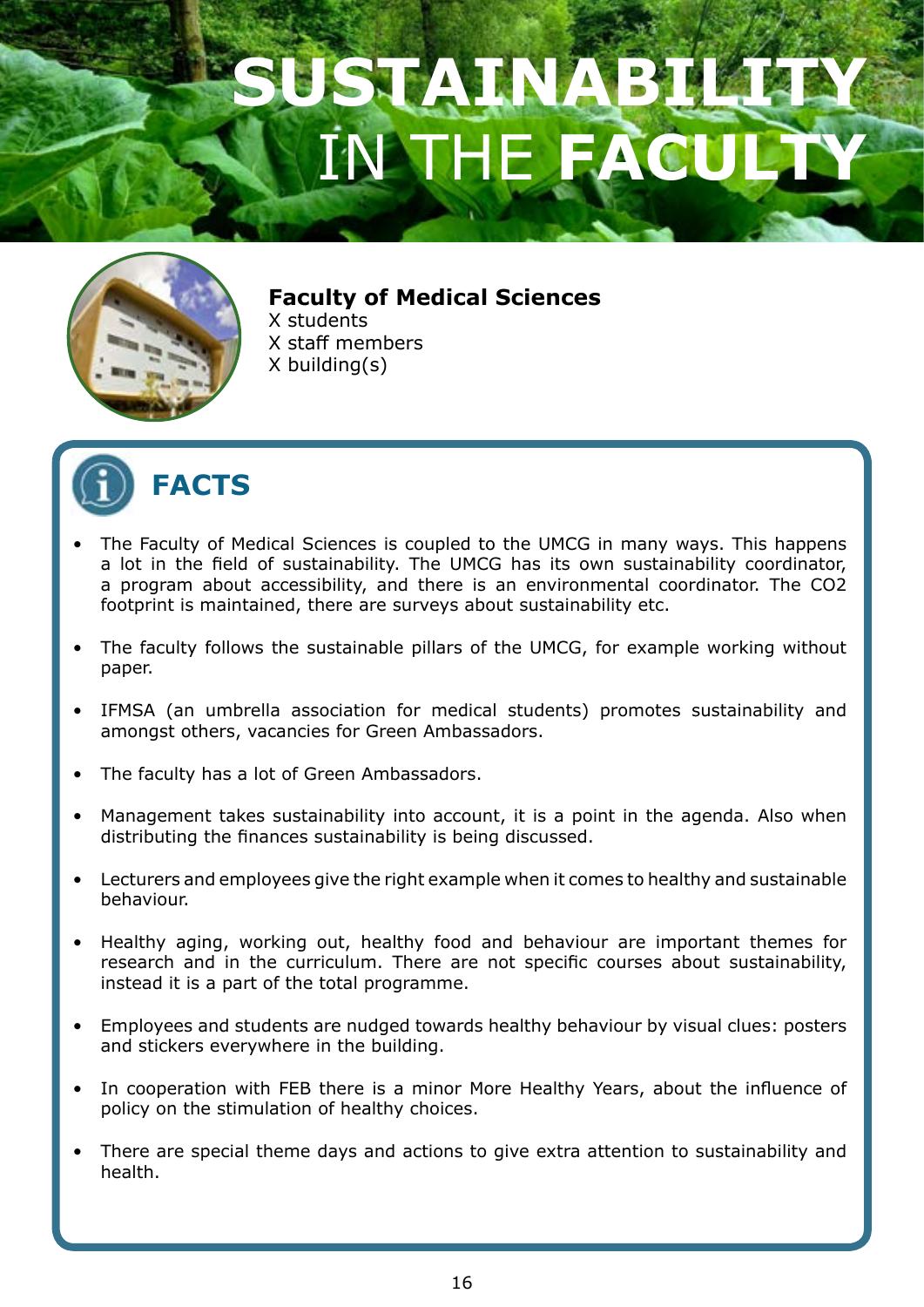# SUSTAINAB THE FAC

### **DESIRES & AMBITIONS**

• As of now, sustainability is not a topic for the students from the faculty. It is possible that a lot is happening but is not visible.



### **OPPORTUNITIES & CHALLENGES**

The Green Office does not offer a lot of input regarding sustainability at this faculty.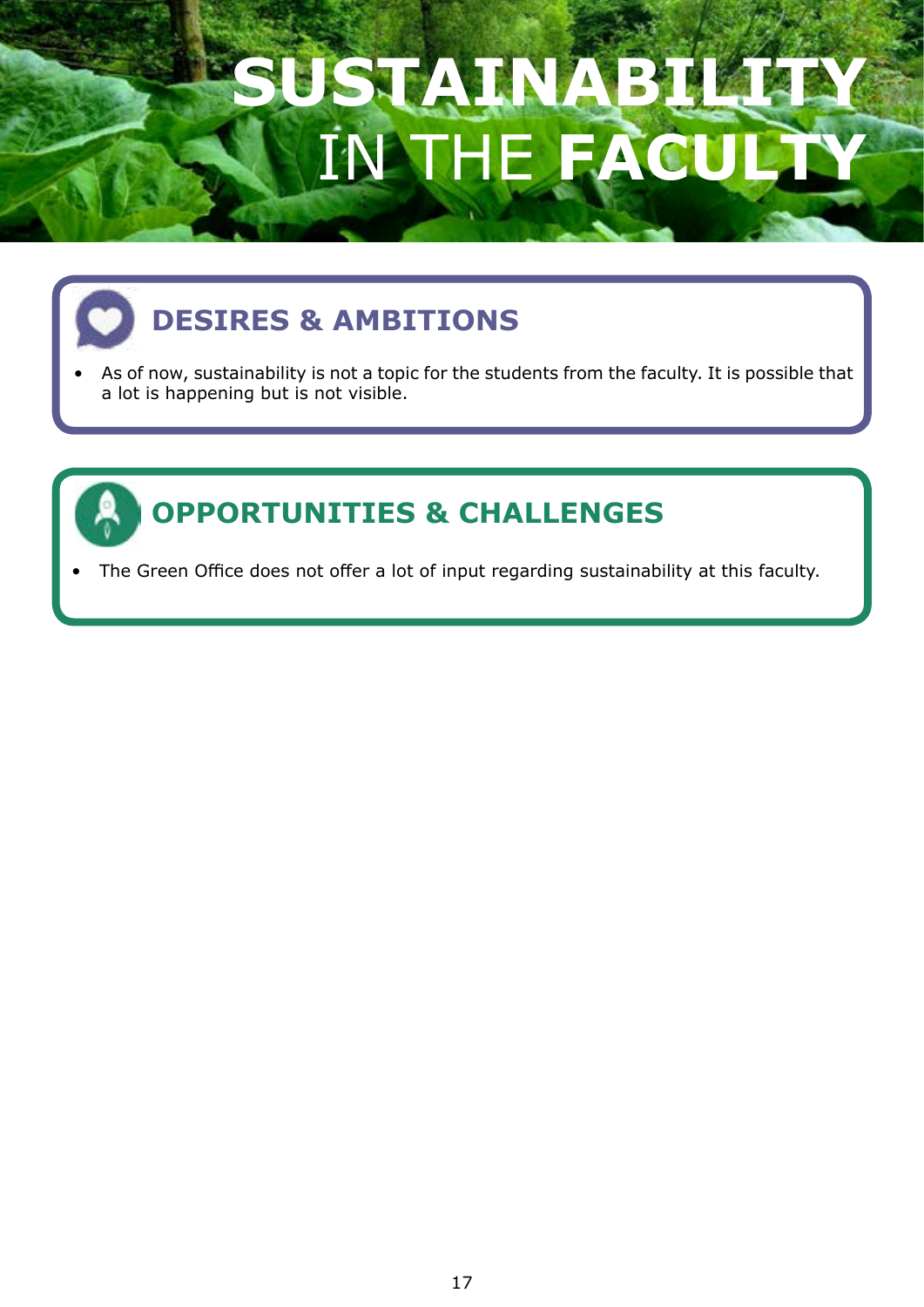### SUSTAINABI **INTHE FACULTY**



**Faculty of Law** >4000 students 350 staff members 4 building(s)



#### **FACTS**

*(Note: law is currently located in the same building as arts. The contact person at laws is also one of the contact persons at arts. Consequently, some info may overlap.)* 

- Sustainability is responsibility of the environment & health coordinator.
- Sustainability is reported in progress reports.
- There is an arbo-task group, which consists of managing directors, students, an arbocoordinator and HR-employees.
- There are waterless urinoirs.

### **DESIRES & AMBITIONS**

- Communication on building level: what's already happening in this building?
- Planned: 170 solar panels on the roof (has already been approved).
- A charging dock for electric cars.
- Replace lamps by lamps that turn off automatically.
- Put stickers on the stairs that indicate the number of burned calories.
- The facility manager would like to have more contact with ambassadors.
- Possibility: pilot for a compost machine on the Harmony building.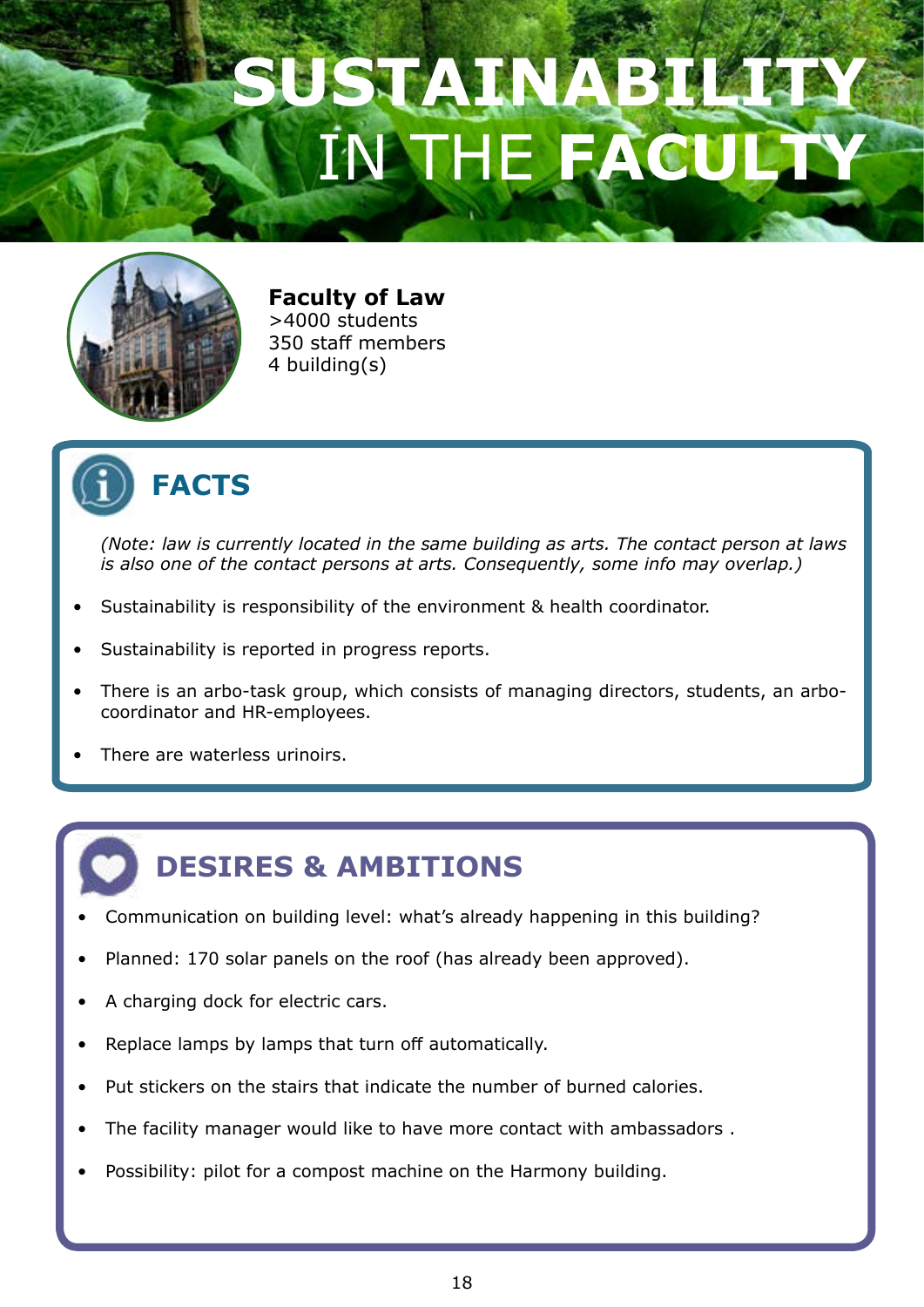# SUSTAINAB THE **FA**

- Renovations are coming up, which provide a chance for more sustainable buildings.
- Rather no motivational stickers on the walls. Staff members are not allowed to change their rooms.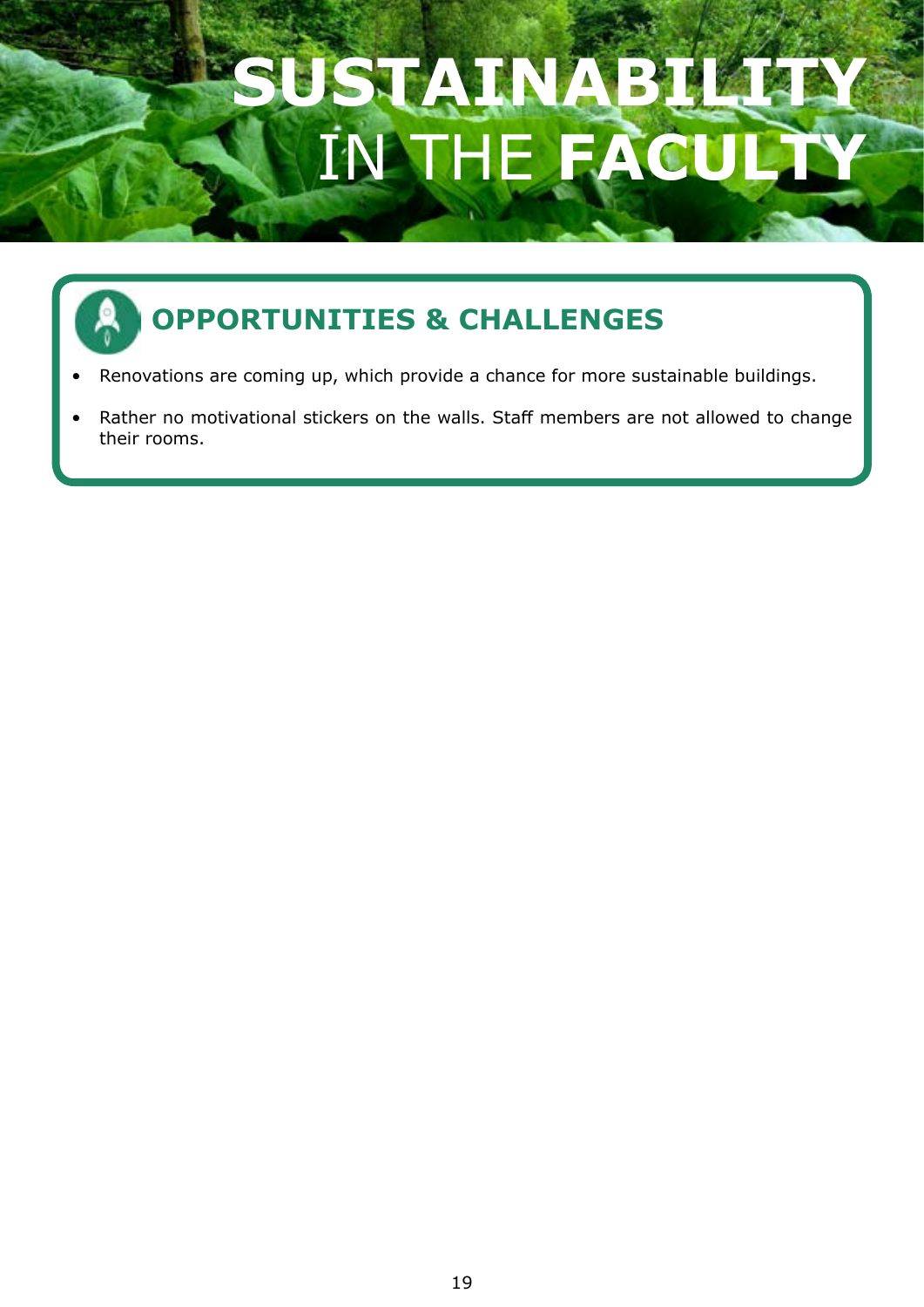

**Faculty of Spatial Sciences**

950 students 82 staff members 1 building



- Education is all about 'making places better together', which means sustainability plays a role in almost every course offered at the faculty.
- The visibility of sustainable courses is not always equally high. A number of courses are open for students outside of the faculty, but there is no capacity at the faculty to set up larger interdisciplinary courses.
- Are participating in setting up an energy minor together with the FEB, UMCG and other faculties.
- Sustainability is often mentioned by the education commission and is regarded as an important topic by students.
- Sustainability is not a priority, because they're currently working on a number of other large projects.
- Students can choose to follow sustainable courses; there's a lot of room in the different programs to follow elective courses.
- There are learning communities (project groups) in which students can visit events or set up their own, which can also be about sustainability.
- The facts, wishes and opportunities concerning the facility management of the FSS are largely the same as the FEB (these faculties share buildings).
- Building: good isolation, double-glazed windows, energy-efficient lighting, light sensors in every room. Ergonomic working environment and central bins instead of private bins.
- There are goals for achieving a certain percentage of energy-efficient cars at Zernikewest.
- The facility managers at the faculty are given a lot of goals from the UG on a central level, resulting in more commonality between the management of buildings at Zernike-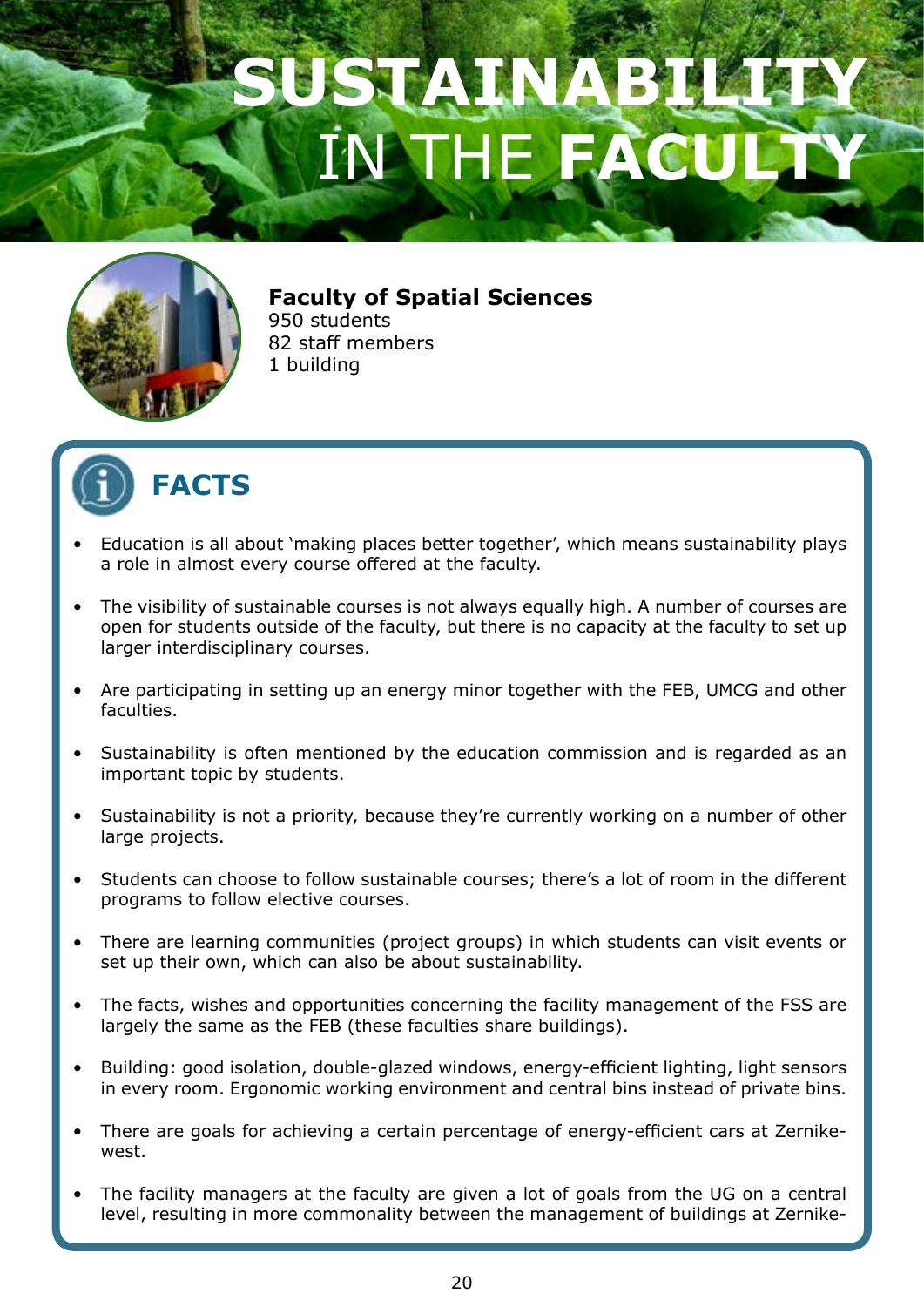# SUATINA THE FA



### **DESIRES & AMBITIONS**

- Wish: to connect the UN SDGs explicitly to courses.
- There's a need for smarter systems, for example in pcs that stay on all night, sensors for ventilation and heating systems, etc. There are often possibilities, but those require experimentation first and the faculty doesn't always want to be the frontrunner in that.
- Will be working on water- and energy-efficient toilets. There was a pilot with waterless urinoirs, but that wasn't a big success.
- There will be more small pilots, such as sustainable floor maintenance and electric management of the car park.



- Would love to collaborate more with other faculties, but the differences in culture, roster and programs are large and make it hard to do so.
- The study associations produce a lot of waste (for example in goodiebags).
- Smoking students are (/remain) a challenge.
- Would love to place more office plants.
- Students don't ask for more sustainable measures themselves.
- Students do ask for longer opening hours. This creates a dilemma: by giving in to these demands, the faculty uses more energy (but also: a student who does not study at the Zernike, but at home, still uses energy. This doesn't show on the energy bill of the UG, but it matters for the grand picture and should be kept in mind).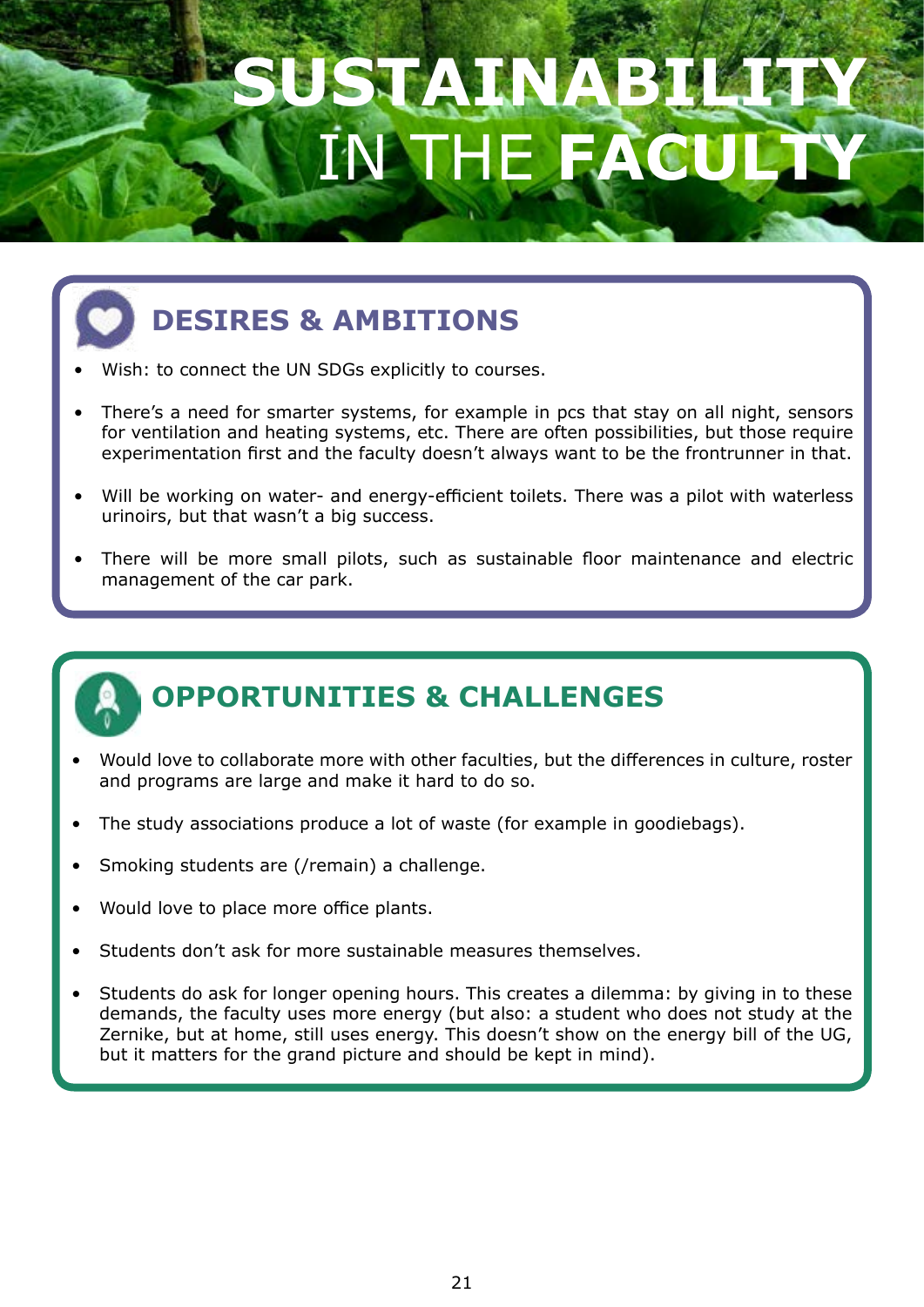

#### **Faculty of Science and Engineering**

6000 students 3000 staff members (PhDs included) 4 buildings (plus off-site research facilities, such as the 'Herdershut')



- A big part of the education at FSE revolves around sustainability.
- Sustainability is important in the faculty, the focus is mostly on energy, energy saving methods, environment and national law regarding health and safety. There is a big team called Health Safety and Environment.
- FSE is the owner of the Energy Academy, this building is an icon of sustainable building in Groningen. FSE is also owner of some older buildings that could improve with regards to sustainability, for example Nijenborgh.
- Most buildings use a WKO-installation (ground-coupled heat exchanger).
- One of the student associations won the title of most sustainable study association. All student associations are aware of and working on sustainable practices.
- This faculty works along with other faculties and businesses often when it comes to sustainability. Especially when it comes to more technical questions about sustainability this is the first faculty many people turn to.
- Waste is actively separated and dangerous waste is intensively monitored.
- Parking policy is strict and is reinforced: no parking spaces for people who live close to the faculty.
- In the laboratories, sustainability is important but so is safety. Students should not use too much, but also not too little gloves, for example. Students receive information about this issue.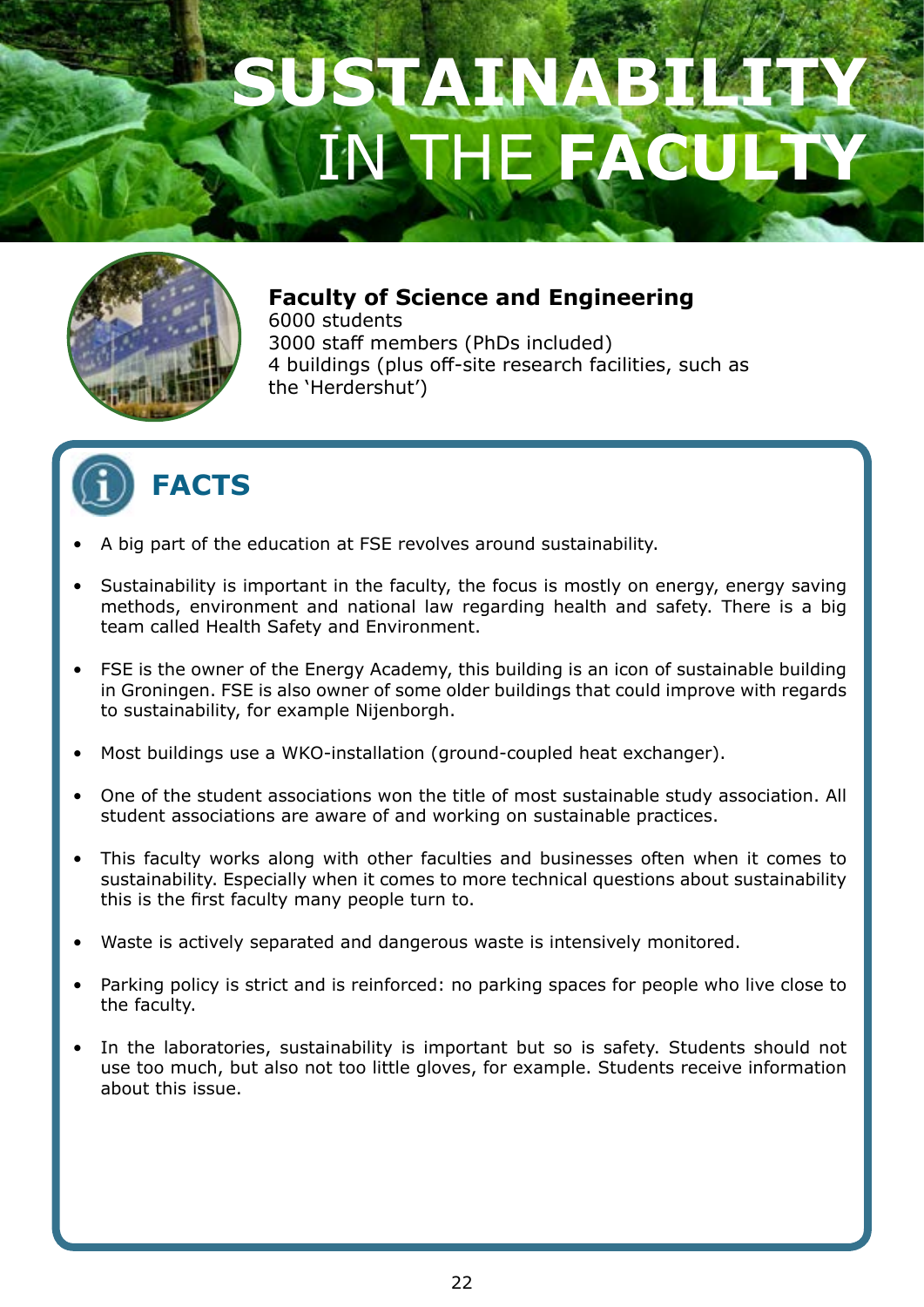# SUSTAVITY A IN THE **FACULTY**



### **DESIRES & AMBITIONS**

- To have a clearer view on energy use, both for FSE as other faculties. By knowing where and when energy is used, actions can be taken.
- Technical innovations, for example the new Feringa building: labs will be ventilated by sensors, so they only turn on when someone enters the room and turn off on their own after everyone has left.
- Desire: a dashboard for all faculties where you can get an insight into energy use. Not just for technical staff but for everyone, to gain understanding of your own behaviour and how this reflects in energy used.
- Facility managers should be able to have detailed insight into their own energy use.



- There are no opening hours, buildings are always opened because of research. This leads to a higher energy use for heating, ventilation and light use.
- Sustainability is important for the faculty and faculty managers, also because there is a financial motivation for many sustainable improvements. However, this should not mean that sustainability is only considered when money can be saved.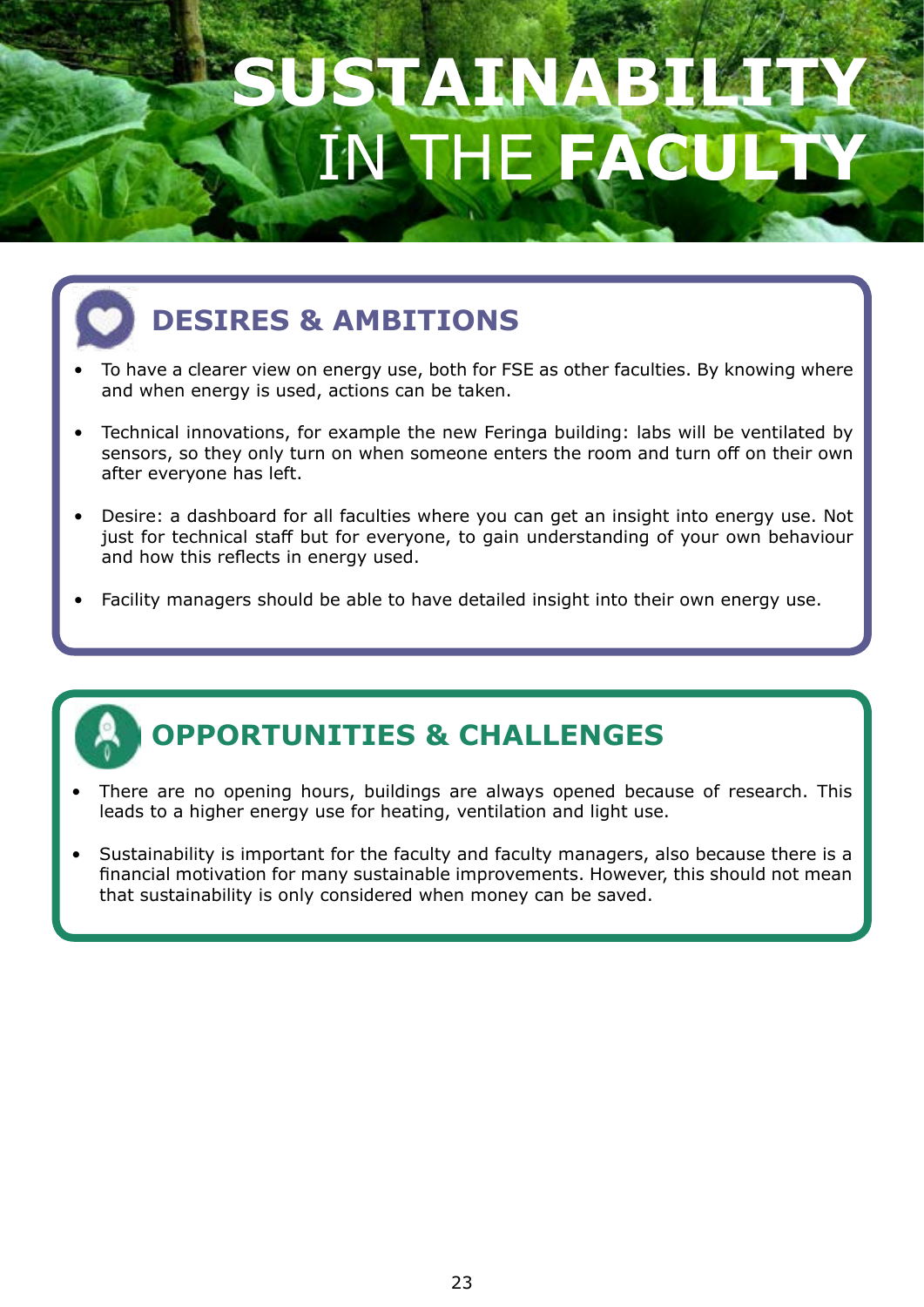

#### **Faculty of Philosophy**

400 students 90 staff members (incl. PhD's & emeriti) 1 building



ī

#### **FACTS**

- Focus on sustainability mostly in research, for example democratic innovation processes, ethics, political and social philosophy.
- Conferences at Philosophy are organised with mostly vegan/vegetarian dishes.
- Every student is taught ethics (which isn't necessarily aimed at sustainability, but sustainable topics always have an underlying ethical dilemma).



- The storage of goods in the vicinity of Haren / Eelde (see also the report of the Faculty of Theology and Religious Studies for a similar idea).
- Collaboration with the province of Groningen to construct better infrastructure, for example more bicycle routes towards the north of the province.

- Sustainability is not structurally embedded in the board's agenda.
- In terms of facility management, the main priority is comfort, not the environment.
- Dilemma: considerations. Opening the faculty during the weekends means more usage of energy for lighting and heating.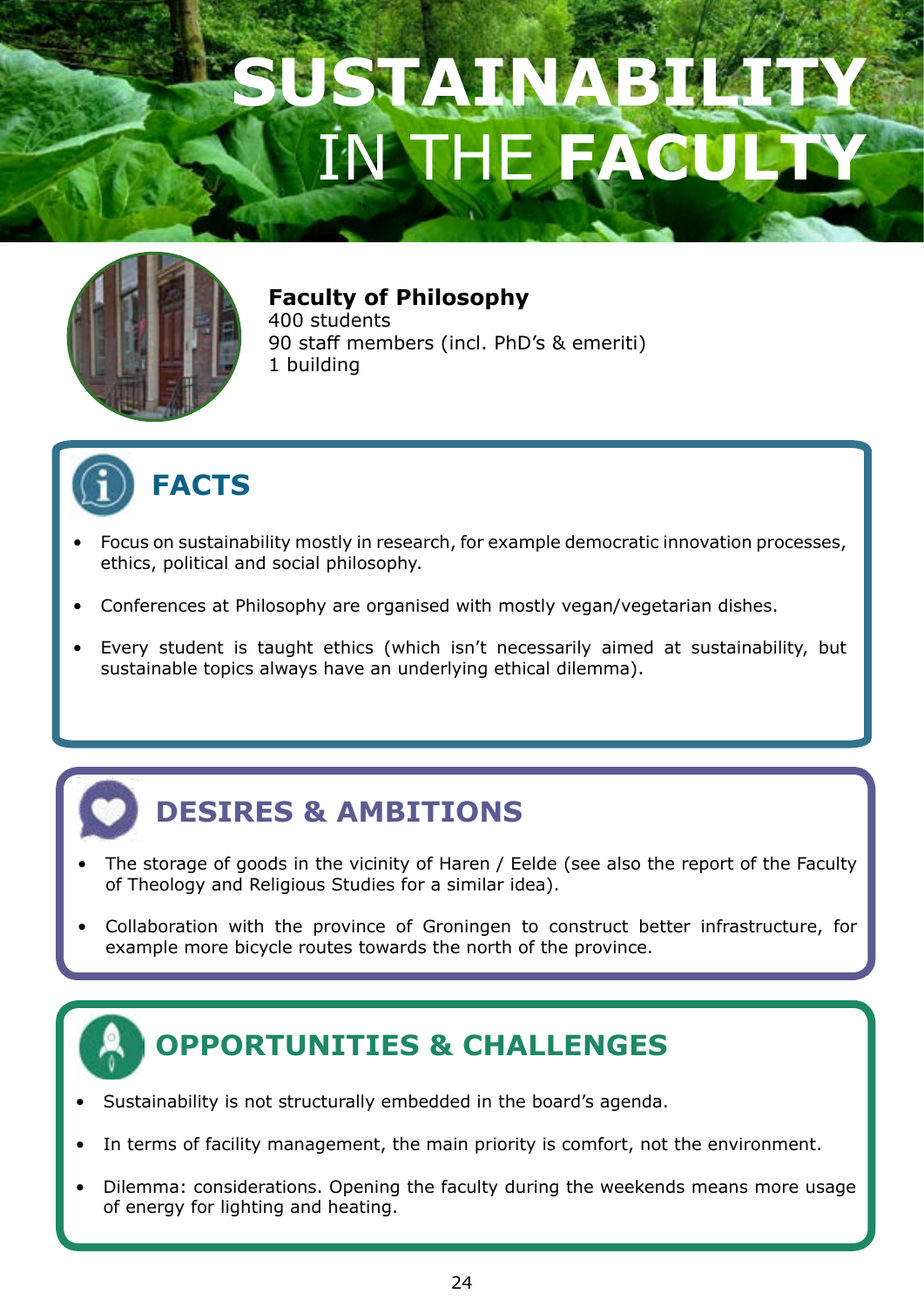

#### **Faculty of University College**

250 students 23 staff members 1 building



- Sustainability is the main focus of a large course that students can follow, which is all about energy, healthy ageing and societal participation. It's mostly aimed at teaching a sustainable way of thinking.
- They organise a lot of lectures about sustainability, for example with the directors of Tony Chocolonely and Van Hulleys. These courses have limited availability for students from outside the faculty.
- The products in the vending machine are (based on demand from students) replaced by healthier alternatives.
- There has been a student committee that has arranged a sustainable first years' camp. This committee has been disbanded since.
- There are two students in a task group who advice the board of the faculty, they can also pass on questions and demands from students.
- They have distributed Doppers so that first year students would use less plastic, but this project wasn't very effective.
- There's a campaign to close the doors in the colder months.
- Energy usage is shown on the digital screens throughout the building.
- Has won a prize from the Green Office for the most sustainable faculty.
- Employees are actively encouraged to set an example for students, for instance by talking about the topic or doing volunteer work.
- For a while, there was a sustainability committee but it disintegrated after one year.
- Students have been appointed to check up on the lights, windows and heaters at the end of the day.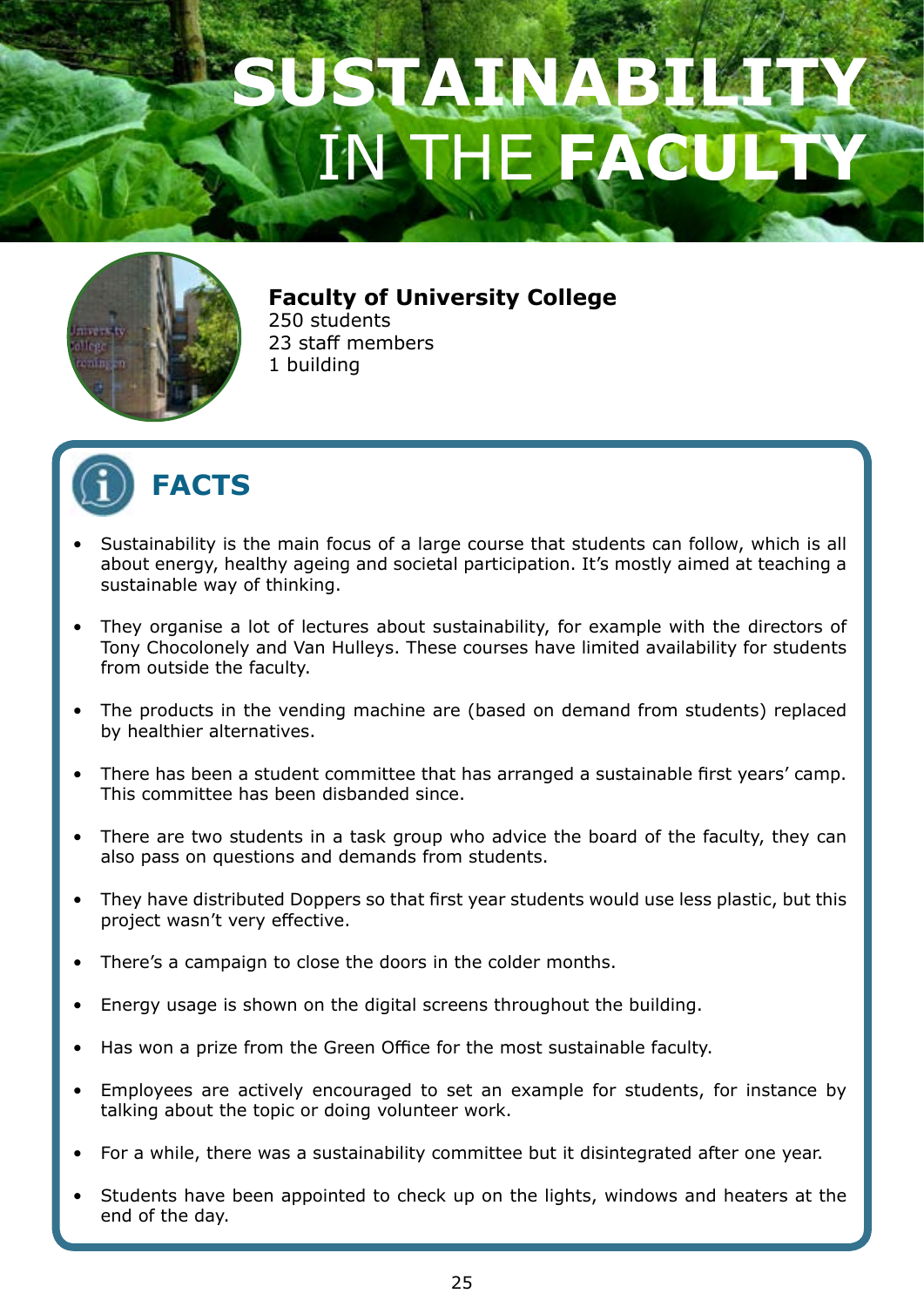### SUSTAINABI **INTHE FACULTY**



Ę

Thermostats are installed at visible spots so that people don't forget to turn the heaters off.

#### **DESIRES & AMBITIONS**

- There are no ambitions for sustainability.
- Request: less printing of books, readers, etc. There is currently a lack of policy on that.
- There's a plan to set up a fermentation bin to process organic waste, but the UG is approaching this cautiously and wants to do experiments first.
- Desire: solar panels on the roof.
- Desire: more natural light by establishing an open and glass building
- Bio-box to turn organic waste into biogas, for which they have to wait on the municipality.
- Smart sensors, which are too expensive for now.
- Need more time to really create awareness around sustainability among students; this is now often limited to 15 minutes at the start of a year.
- Would love posters from the Green Office in the building.
- Would love more ambassadors. They could for example set up a movie evening at the UCG.



#### **OPPORTUNITIES & CHALLENGES**

They're moving to the healthy aging campus in 2021. In terms of energy, this new location doesn't necessarily offer a lot of opportunities, because they will resettle in an existing (and relatively old) building. There is however a lot to gain in creating more visibility for sustainability.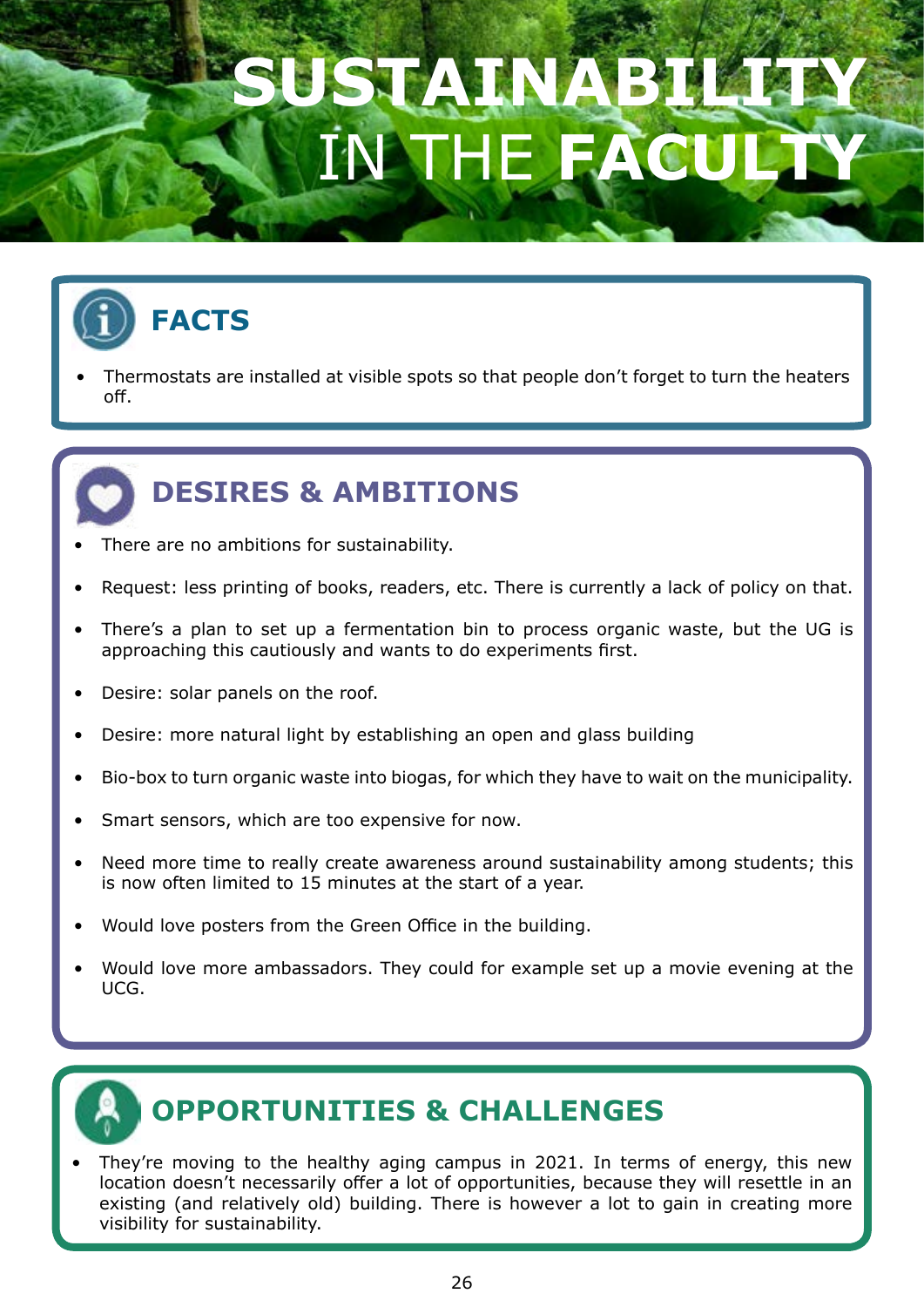

### **OPPORTUNITIES & CHALLENGES**

UCG is settled in an old building that is hard to make more sustainable. In addition, there are limited funds for the management of the building. A task group has been established to decorate the new building.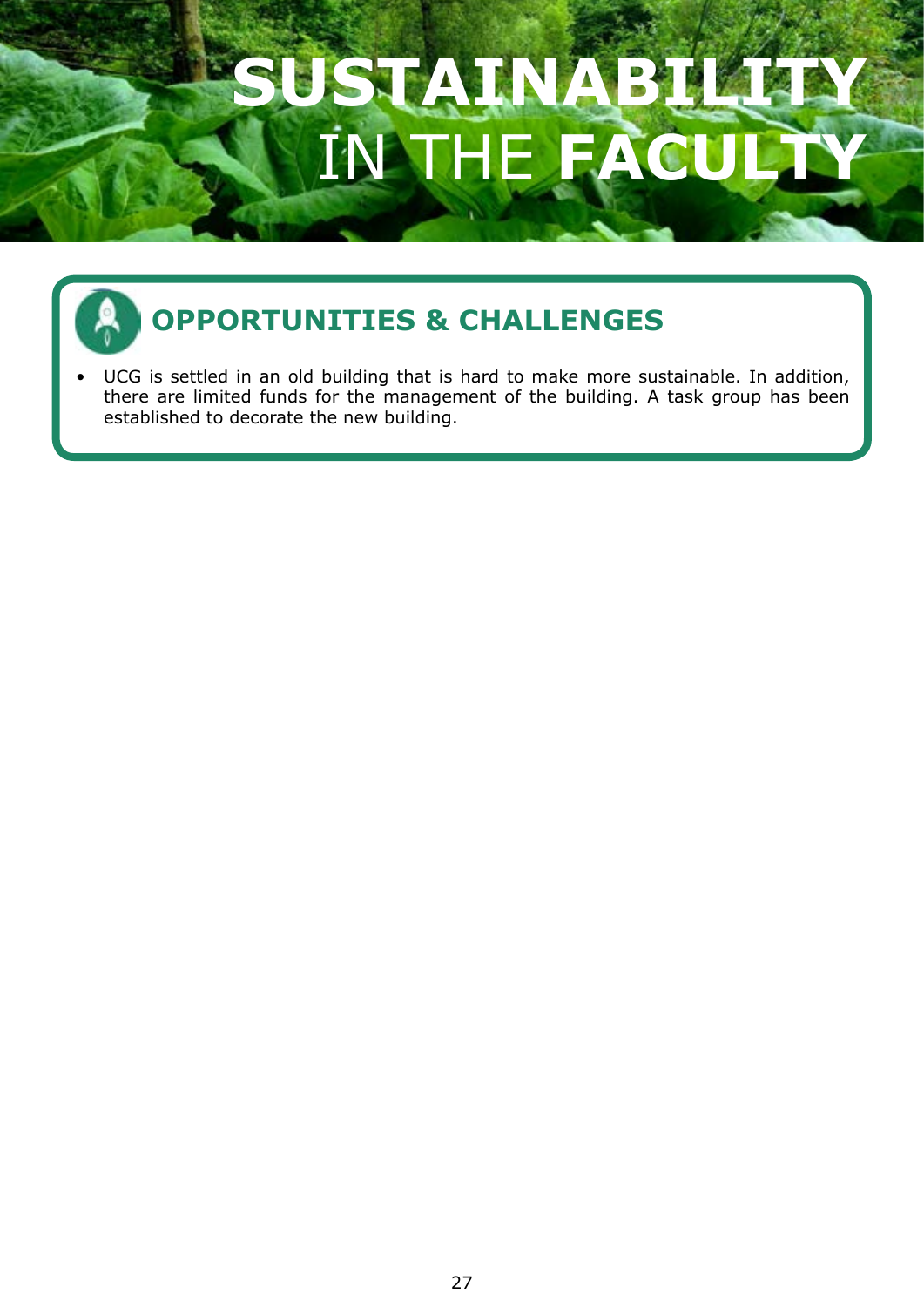

#### **Faculty of Campus Fryslân**

43 students 60 staff members (incl. PhD's) 1 buildings



#### **FACTS**

- Campus Fryslan opened for courses in September 2018.
- Campus Fryslan has a Centre for Sustainable Entrepreneurship where five PhD students are working
- Campus Fryslan itself has two study programmes: A bachelor University College (where 27 students enrolled in 2018) and a master in Sustainable Entrepreneurship (where 16 students enrolled in 2018)
- Besides having a Campus Fryslan master in Sustainable Entrepreneurship, there are also other master programmes from the UG that have classes at Campus Fryslan
- Next year the main building of Campus Fryslan will be finished: It is called "De Beurs" and is going to have 362 solar panels on the roof. "De Beurs" will be connected to gas but also has a heat/cold pump. The glazing for the windows will be HR++ grade and thus the energy label will change from G to B.
- Within the bachelor programme at the University College Fryslan all teaching is linked to the UN Sustainable Development Goals.
- Within the master Sustainable Entrepreneurship students set to work on sustainability issues in corporations.



#### **DESIRES & AMBITIONS**

- Campus Fryslan would like to open a Green Office Ambassadors Club but does not yet know the best way to substantiate it.
- Campus Fryslan also has a contract with Beijk.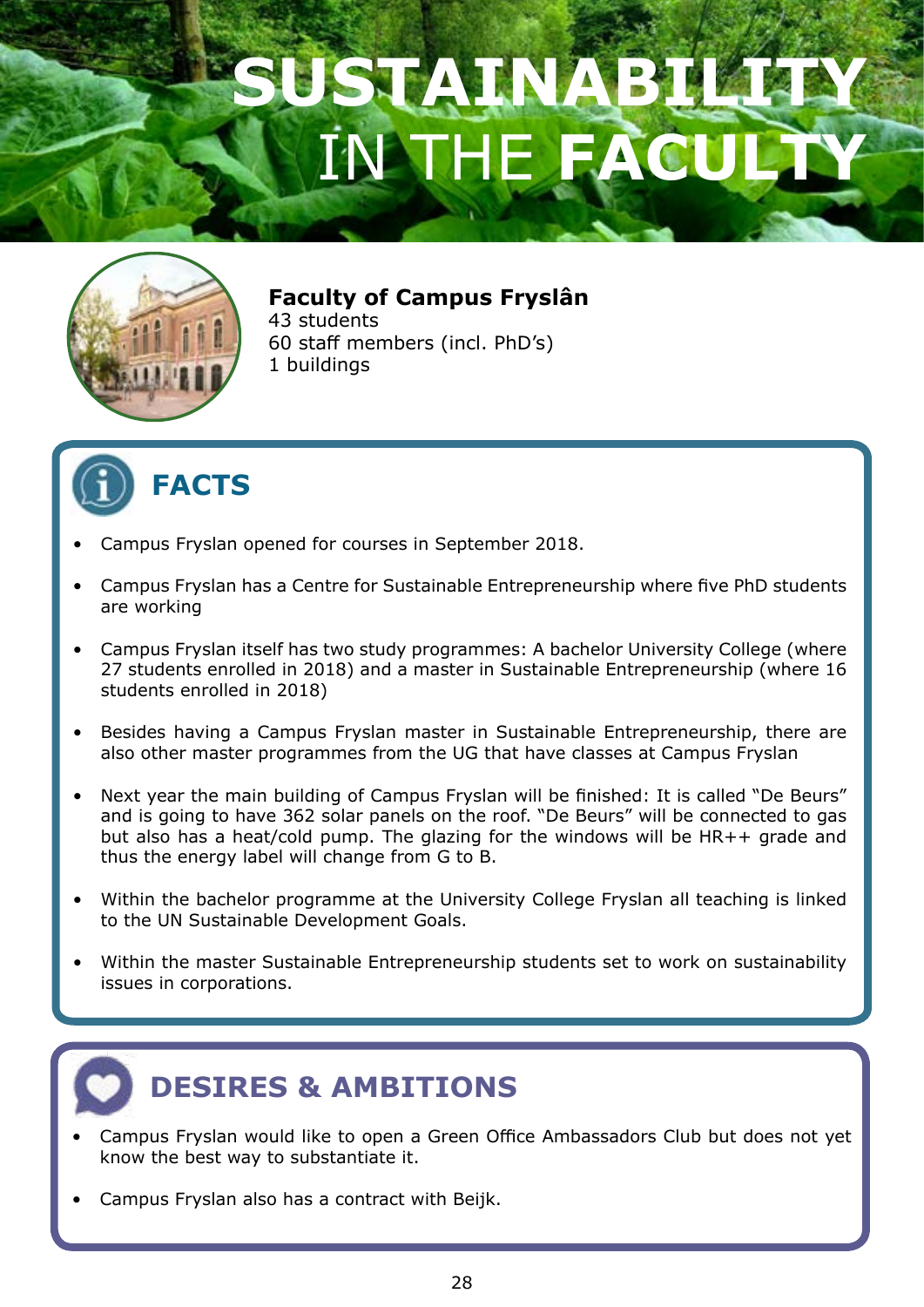# **SUSTAINABILITY AT** IN THE **FACULTY**

### **DESIRES & AMBITIONS**

- Water fountains may be installed in the new building, for example in the canteen.
- At the end of each block students are supposed to present the results from their projects. Campus Fryslan is planning to offer a prize so that additionally people from the Green Office/sustainability department can join.



### **OPPORTUNITIES & CHALLENGES**

This will become clear throughout the next year(s).